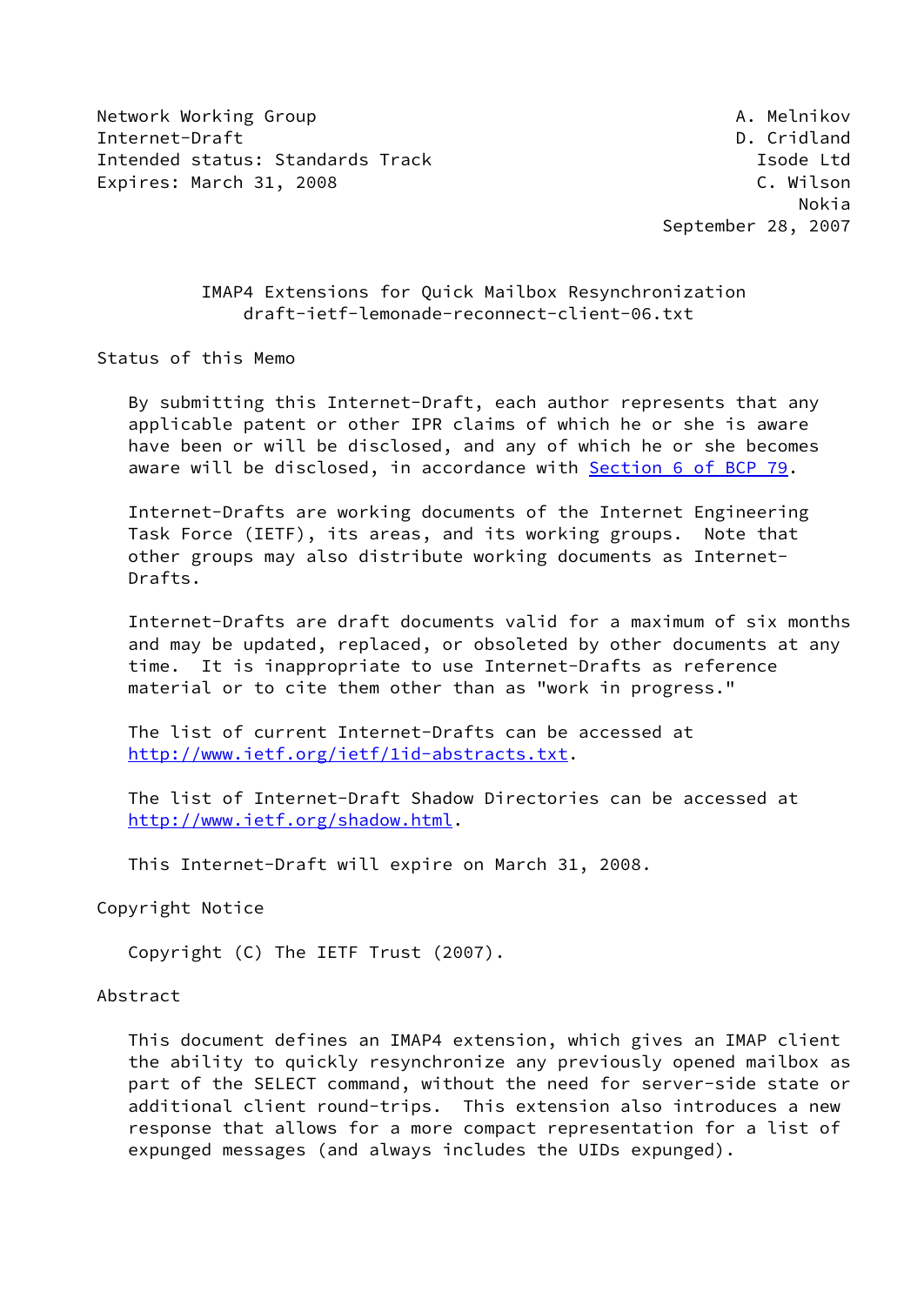Internet-Draft IMAP Quick Mailbox Resync September 2007

Changes since [draft-ietf-lemonade-reconnect-client-05.txt](https://datatracker.ietf.org/doc/pdf/draft-ietf-lemonade-reconnect-client-05.txt)

- o Many editorial improvements from Randy Gellens.
- o Remove RECENT response from the list of responses that doesn't need to be returned when VANISHED is also returned.
- o Clarified that VANISHED (EARLIER) must be returned before any FETCH.
- o Fixed some typos in examples.
- o Require that any client issues ENABLE QRESYNC first. Servers now reject SELECT QRESYNC/FETCH VANISHED not preceeded by ENABLE QRESYNC with BAD.

Changes since [draft-ietf-lemonade-reconnect-client-04.txt](https://datatracker.ietf.org/doc/pdf/draft-ietf-lemonade-reconnect-client-04.txt)

- o Clarified handling of omitted list of known UIDs.
- o Clarified interaction with the CONDSTORE extension.
- o Renamed TAG to EARLIER and removed the associated tag parameter.
- o Made QRESYNC extension depend on ENABLE.
- o Removed text about client emulating UID EXPUNGE in absence of UIDPLUS.
- o Added CLOSED response code.

Changes since [draft-ietf-lemonade-reconnect-client-03.txt](https://datatracker.ietf.org/doc/pdf/draft-ietf-lemonade-reconnect-client-03.txt)

- o Fixed several typos reported by Randy Gellens.
- o Fixed a couple of errors in examples and text reported by Dan Karp.

Changes since [draft-ietf-lemonade-reconnect-client-02.txt](https://datatracker.ietf.org/doc/pdf/draft-ietf-lemonade-reconnect-client-02.txt)

 o Fixed description of the synchronization sequence to properly describe how HIGHESTMODSEQ is used.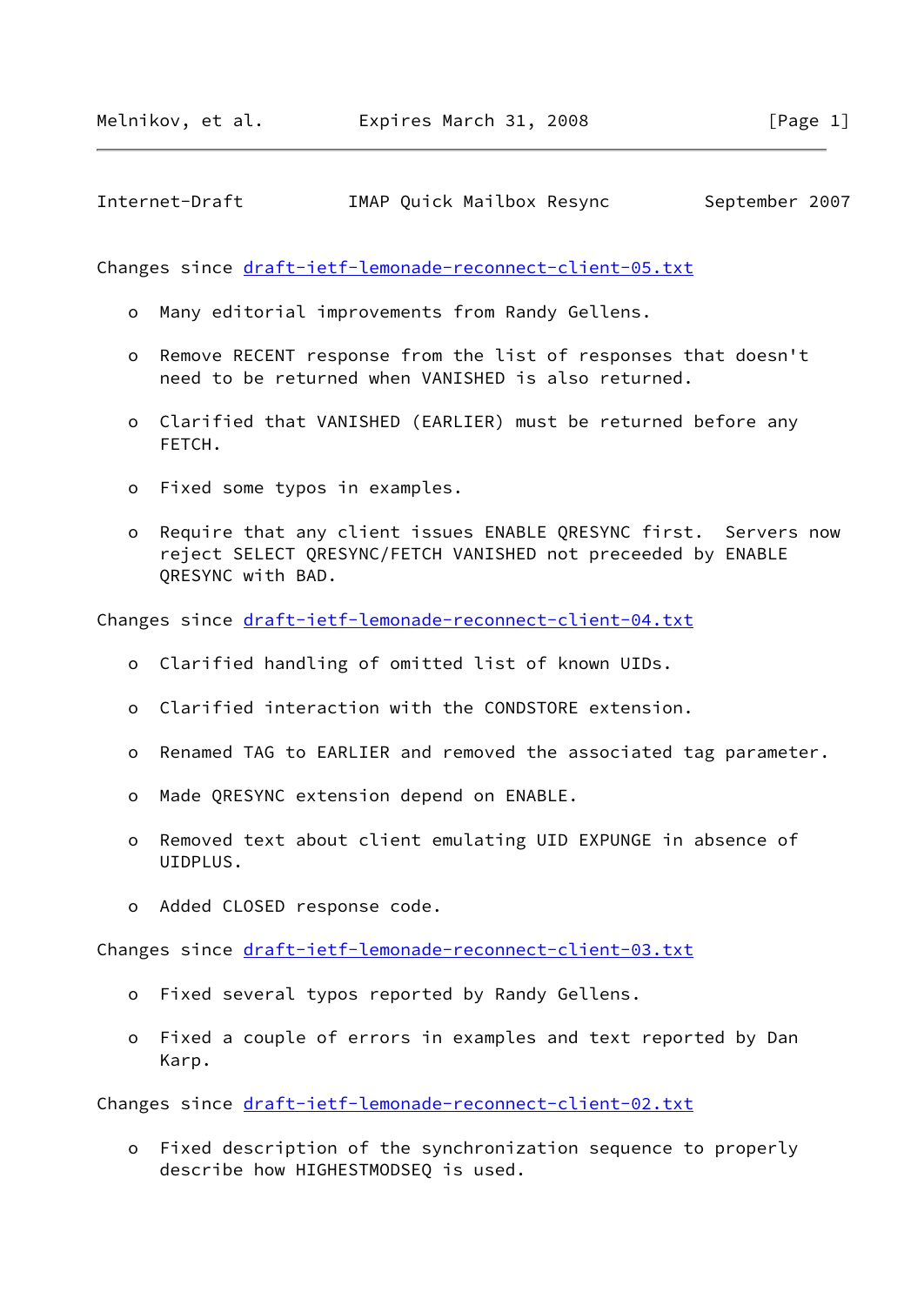o Fixed a couple of errors in ABNF.

| Melnikov, et al. | Expires March 31, 2008 | [Page 2] |  |
|------------------|------------------------|----------|--|
|                  |                        |          |  |

Internet-Draft **IMAP Quick Mailbox Resync** September 2007

Changes since [draft-ietf-lemonade-reconnect-client-01.txt](https://datatracker.ietf.org/doc/pdf/draft-ietf-lemonade-reconnect-client-01.txt)

- o Folded the EXPUNGED extension ([draft-melnikov-imap-expunged-02.txt\)](https://datatracker.ietf.org/doc/pdf/draft-melnikov-imap-expunged-02.txt) into this document. Updated mailbox synchronization instructions.
- o Added UID sequence number matching.
- o Clarified how NOMODSEQ response affects this extension.
- o Other minor editorial changes and fixes.

Changes since [draft-ietf-lemonade-reconnect-client-00.txt](https://datatracker.ietf.org/doc/pdf/draft-ietf-lemonade-reconnect-client-00.txt)

- o Changed server behavior when the specified UIDVALIDITY doesn't match the current. This allows the client to chose how to proceed after that.
- o If client's UIDVALIDITY doesn't match server's, the server will not return any flags anymore.
- o Clarified that SELECT (QRESYNC) is a CONDSTORE-enabling command.
- o Other minor editorial changes and fixes.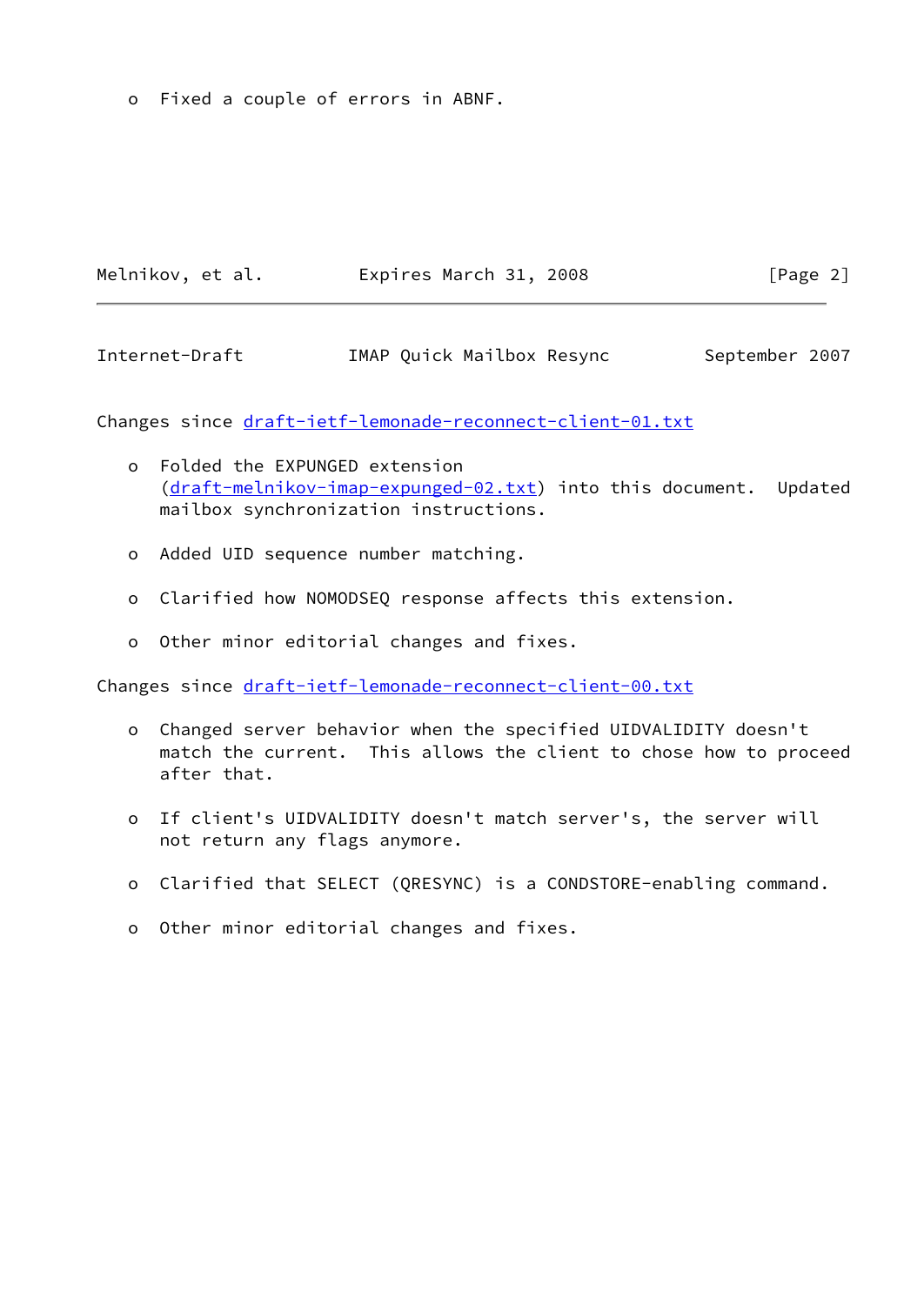Melnikov, et al. Expires March 31, 2008 [Page 3]

Internet-Draft IMAP Quick Mailbox Resync September 2007

# Table of Contents

| Introduction and Overview $\ldots \ldots \ldots \ldots \ldots \ldots \frac{5}{2}$<br>2.<br>3.<br>QRESYNC parameter to SELECT/EXAMINE 7<br>3.1.<br>3.2. VANISHED UID FETCH modifier 12 |  |
|---------------------------------------------------------------------------------------------------------------------------------------------------------------------------------------|--|
|                                                                                                                                                                                       |  |
|                                                                                                                                                                                       |  |
|                                                                                                                                                                                       |  |
|                                                                                                                                                                                       |  |
|                                                                                                                                                                                       |  |
| 3.4.                                                                                                                                                                                  |  |
| 3.5.                                                                                                                                                                                  |  |
| 3.6.                                                                                                                                                                                  |  |
| 3.7. CLOSED Response Code 18                                                                                                                                                          |  |
| $\underline{4}$ . Server implementation considerations 19                                                                                                                             |  |
| Server implementations that don't store extra state $\ldots$ 19<br>4.1.                                                                                                               |  |
| 4.2. Server implementations storing minimal state 19                                                                                                                                  |  |
| 4.3. Additional state required on the server 19                                                                                                                                       |  |
| Updated synchronization sequence 21<br>$\overline{5}$ .                                                                                                                               |  |
| Formal Syntax $\ldots \ldots \ldots \ldots \ldots \ldots \ldots \ldots \ldots \ldots \frac{23}{23}$<br>6.                                                                             |  |
| 7.<br>Security Considerations 24                                                                                                                                                      |  |
| 8.                                                                                                                                                                                    |  |
| 9.                                                                                                                                                                                    |  |
|                                                                                                                                                                                       |  |
| 10.1. Normative References 25                                                                                                                                                         |  |
| 10.2. Informative References 26                                                                                                                                                       |  |
|                                                                                                                                                                                       |  |
| Intellectual Property and Copyright Statements 27                                                                                                                                     |  |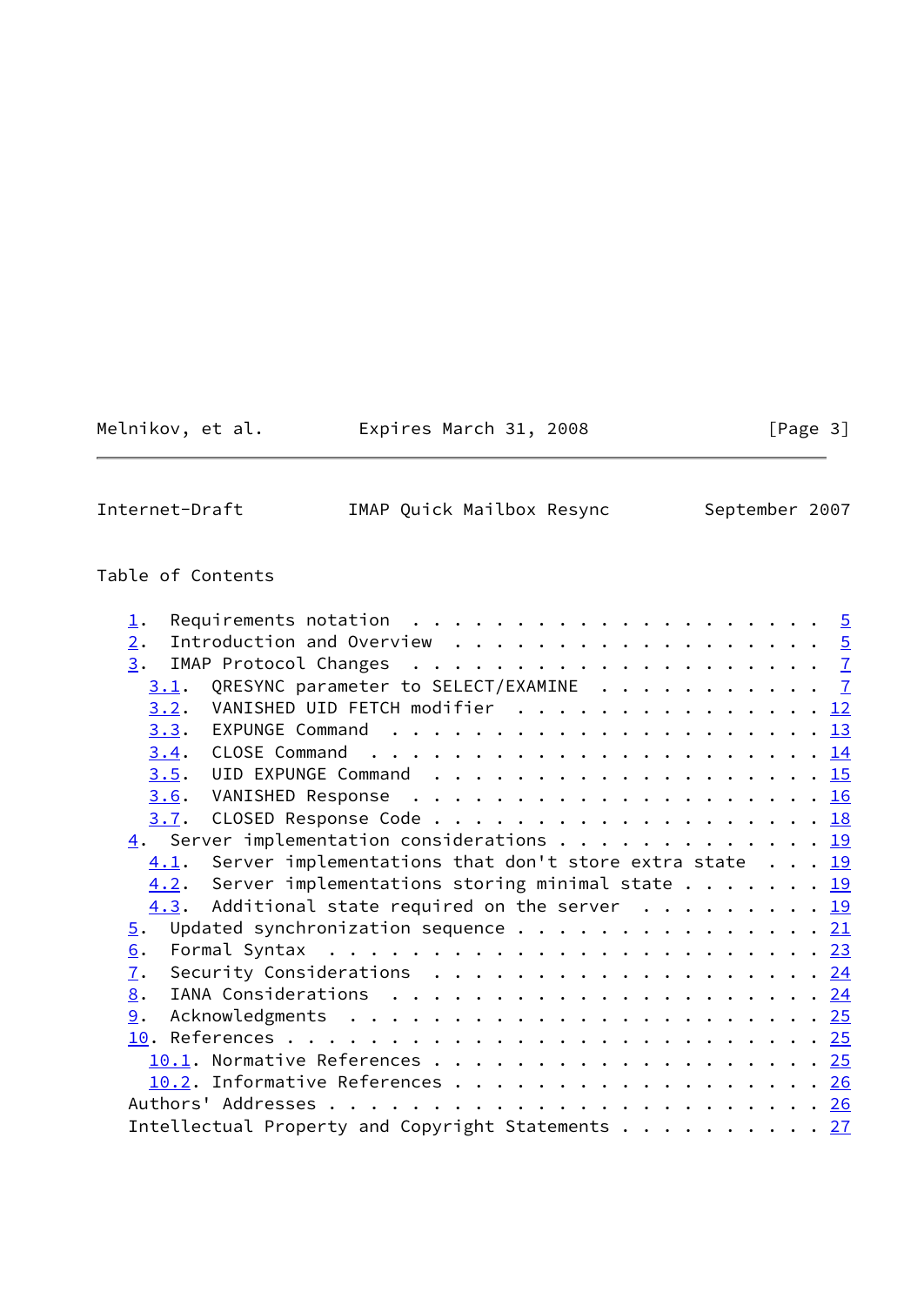| Melnikov, et al. | Expires March 31, 2008 | [Page 4] |
|------------------|------------------------|----------|
|------------------|------------------------|----------|

<span id="page-4-1"></span>Internet-Draft IMAP Quick Mailbox Resync September 2007

<span id="page-4-0"></span>[1](#page-4-0). Requirements notation

 The key words "MUST", "MUST NOT", "REQUIRED", "SHALL", "SHALL NOT", "SHOULD", "SHOULD NOT", "RECOMMENDED", "MAY", and "OPTIONAL" in this document are to be interpreted as described in [\[RFC2119](https://datatracker.ietf.org/doc/pdf/rfc2119)].

 In examples, "C:" and "S:" indicate lines sent by the client and server respectively. If a single "C:" or "S:" label applies to multiple lines, then the line breaks between those lines are for editorial clarity only and are not part of the actual protocol exchange.

 Understanding of the IMAP message sequence numbers and UIDs and the EXPUNGE response [\[RFC3501](https://datatracker.ietf.org/doc/pdf/rfc3501)] is essential when reading this document.

[[anchor2: Editorial comments and questions are marked like this.]]

<span id="page-4-2"></span>[2](#page-4-2). Introduction and Overview

The [\[CONDSTORE](#page-27-4)] extension gives a disconnected client the ability to quickly resynchronize IMAP flag changes for previously seen messages.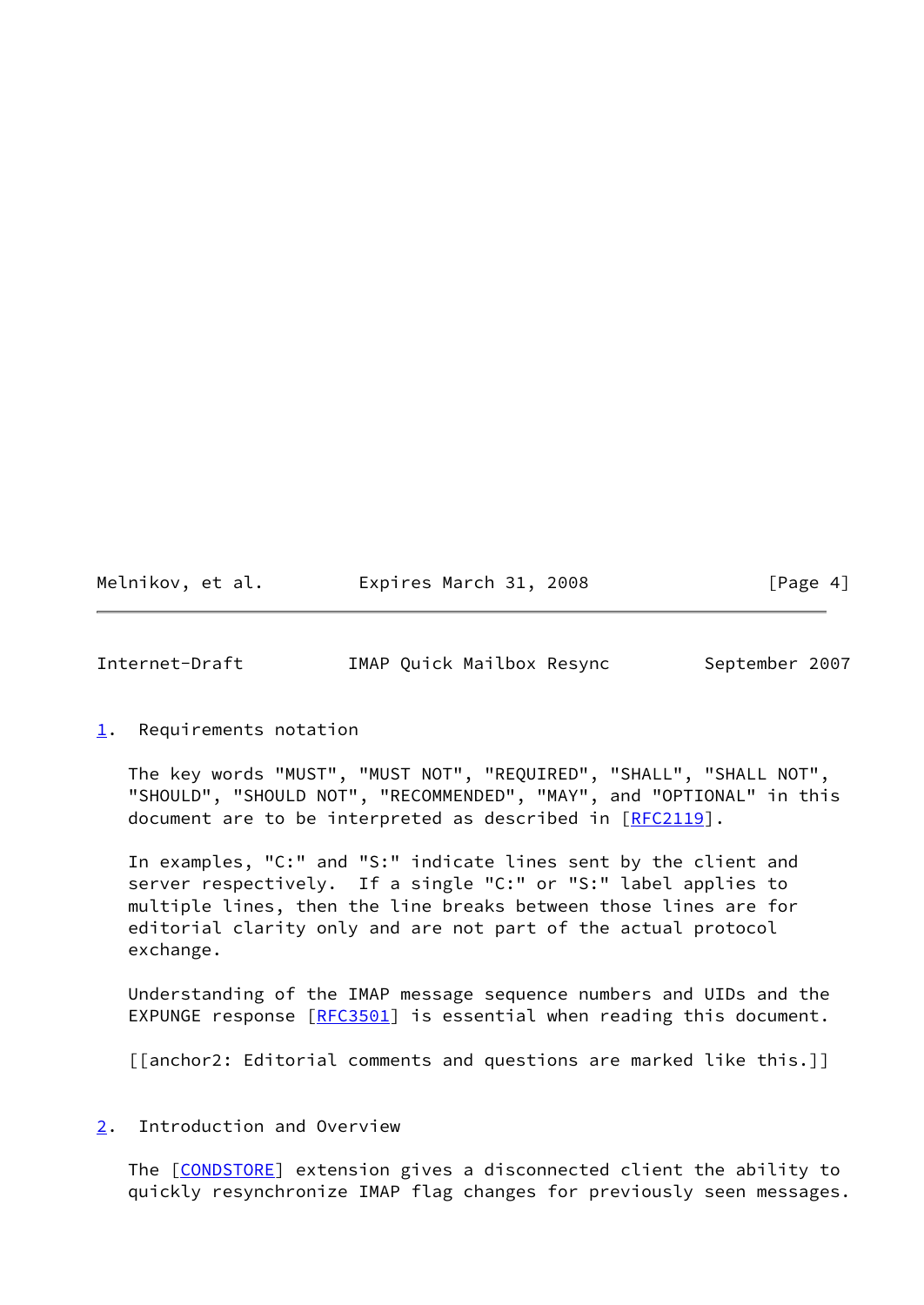This can be done using the CHANGEDSINCE FETCH modifier once a mailbox is opened. In order for the client to discover which messages have been expunged, the client still has to issue a UID FETCH or a UID SEARCH command. This document defines an extension to [\[CONDSTORE](#page-27-4)] that allows a reconnecting client to perform full resynchronization, including discovery of expunged messages, in a single round-trip. This extension also introduces a new response VANISHED that allows for a more compact representation for a list of expunged messages.

 This extension can be useful for mobile clients that can experience frequent disconnects caused by environmental factors (battery life, signal strength, etc.). Such clients need a way to quickly reconnect to the IMAP server, while minimizing delay experienced by the user as well as the amount of traffic (and hence the expense) generated by resynchronization.

 By extending the SELECT command to perform the additional resynchronization, this also allows clients to reduce concurrent connections to the IMAP server held purely for the sake of avoiding the resynchronization.

 [[anchor4: Note to RFC editor: Please change the capability name everywhere in the document from "X-DRAFT-W05-QRESYNC" to "QRESYNC".]]

 The quick resync IMAP extension is present if an IMAP4 server returns "X-DRAFT-W05-QRESYNC" as one of the supported capabilities to the

| Melnikov, et al. | Expires March 31, 2008 | [Page 5] |
|------------------|------------------------|----------|
|                  |                        |          |

| Internet-Draft | IMAP Quick Mailbox Resync |  | September 2007 |  |
|----------------|---------------------------|--|----------------|--|
|----------------|---------------------------|--|----------------|--|

CAPABILITY command.

 Servers supporting this extension MUST implement and advertise support for the [\[ENABLE](#page-27-5)] IMAP extension. Also, the presence of the "X-DRAFT-W05-QRESYNC" capability implies support for the [\[CONDSTORE\]](#page-27-4) IMAP extension even if the "CONDSTORE" capability isn't advertised. A server compliant with this specification is REQUIREd to support "ENABLE X-DRAFT-W05-QRESYNC" and "ENABLE X-DRAFT-W05-QRESYNC CONDSTORE" (which are "CONDSTORE enabling commands", as defined in [\[CONDSTORE](#page-27-4)], and have identical results), but there is no requirement for a compliant server to support "ENABLE CONDSTORE" by itself. The "ENABLE X-DRAFT-W05-QRESYNC"/"ENABLE X-DRAFT-W05-QRESYNC CONDSTORE" command also tells the server that it SHOULD start sending VANISHED responses (see [Section 3.6](#page-17-0)) instead of EXPUNGE responses. This change remains in effect until the connection is closed.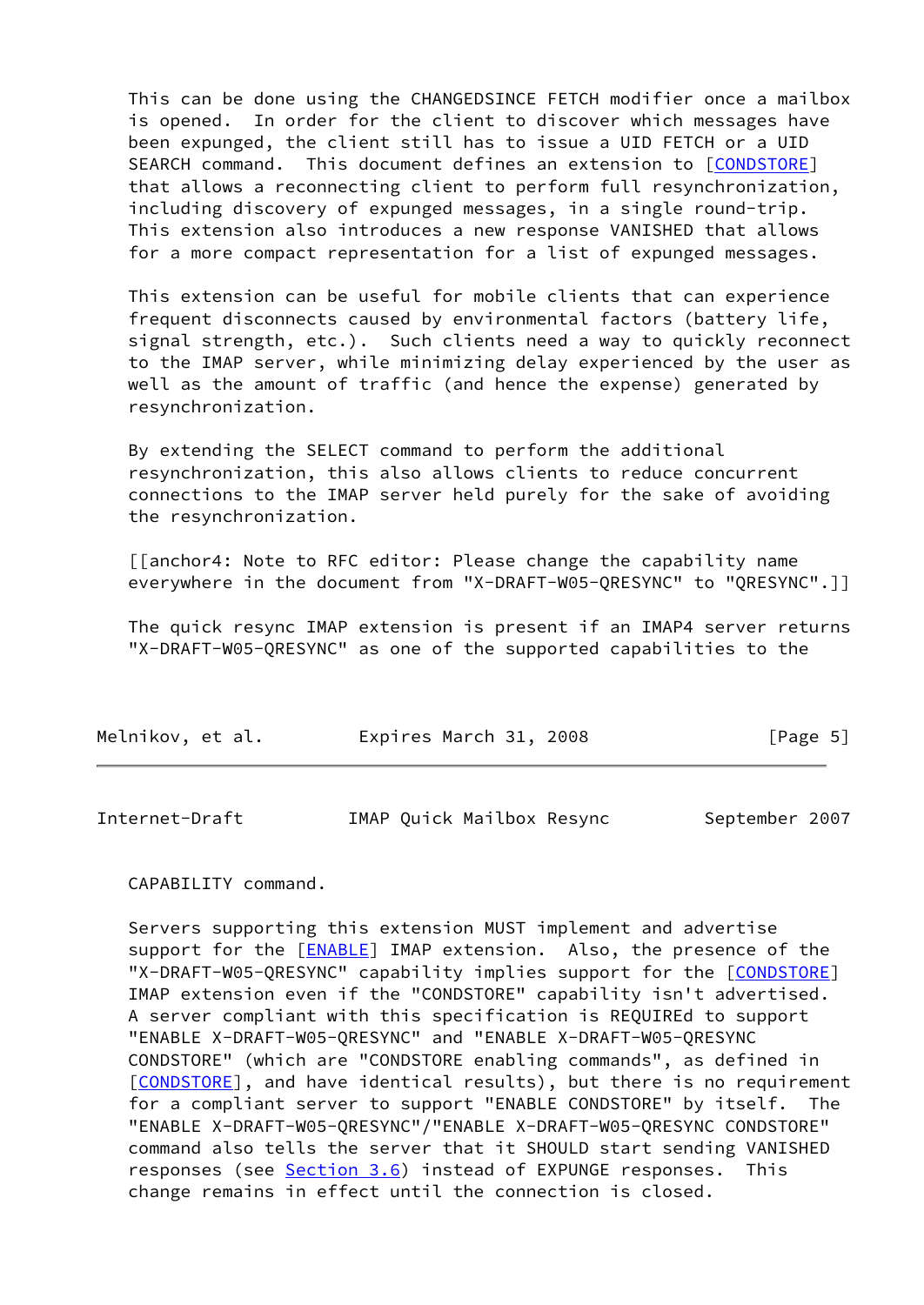For compatibility with clients that only support the [\[CONDSTORE\]](#page-27-4) IMAP extension, servers SHOULD advertise "CONDSTORE" in the CAPABILITY response as well.

 A client making use of this extension MUST issue "ENABLE QRESYNC" once it is authenticated. A server MUST respond with a tagged BAD response if the QRESYNC parameter to the SELECT/EXAMINE command or the VANISHED UID FETCH modifier is specified and the client hasn't issued "ENABLE QRESYNC" in the current connection.

 This document puts additional requirements on a server implementing the [\[CONDSTORE](#page-27-4)] extension. Each mailbox that supports persistent storage of mod-sequences, i.e., for which the server has sent a HIGHESTMODSEQ untagged OK response code on a successful SELECT/ EXAMINE, MUST increment the per-mailbox mod-sequence when one or more messages are expunged due to EXPUNGE, UID EXPUNGE or CLOSE; the server MUST associate the incremented mod-sequence with the UIDs of the expunged messages.

 A client which supports CONDSTORE but not this extension might resynchronize a mailbox and discover that its HIGHESTMODSEQ has increased from the value cached by the client. If the increase is due only to messages having been expunged since the client last synchronized, the client is likely to send a FETCH ... CHANGEDSINCE command that returns no data. Thus, a client which supports CONDSTORE but not this extension might incur a penalty of an unneeded round-trip when resynchronizing some mailboxes (those which have had messages expunged but no flag changes since the last synchronization).

 This extra round-trip is only incurred by clients that supports CONDSTORE but not this extension, and only when a mailbox has had

| Melnikov, et al. | Expires March 31, 2008 | [Page 6] |
|------------------|------------------------|----------|
|                  |                        |          |

<span id="page-6-1"></span>Internet-Draft **IMAP** Quick Mailbox Resync September 2007

 messages expunged but no flag changes to non-expunged messages. Since CONDSTORE is a relatively new extension, it is thought likely that clients that support it will also support this extension.

- <span id="page-6-0"></span>[3](#page-6-0). IMAP Protocol Changes
- <span id="page-6-2"></span>[3.1](#page-6-2). QRESYNC parameter to SELECT/EXAMINE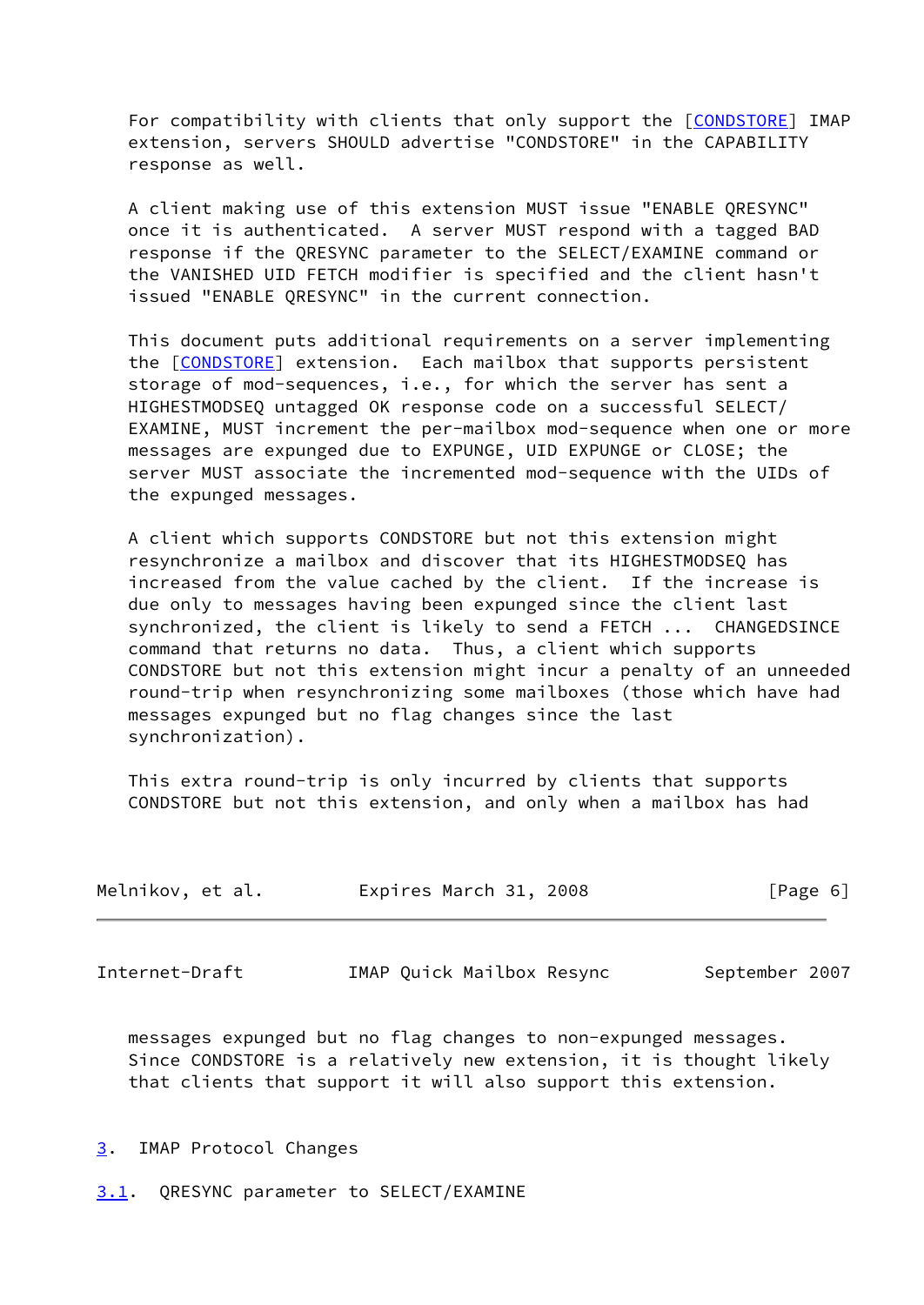The Quick Resynchronization parameter to SELECT/EXAMINE commands has four arguments:

- o the last known UIDVALIDITY,
- o the last known modification sequence
- o the optional set of known UIDs
- o an optional parenthesized list of known sequence ranges and their corresponding UIDs.

 A server MUST respond with a tagged BAD response if the Quick Resynchronization parameter to SELECT/EXAMINE command is specified and the client hasn't issued "ENABLE QRESYNC" in the current connection.

 The QRESYNC parameter also tells the server that it SHOULD start sending VANISHED responses (see [Section 3.6](#page-17-0)) instead of EXPUNGE responses. This change remains in effect until the connection is closed.

 Before opening the specified mailbox the server verifies all arguments for syntactic validity. If any parameter is not syntactically valid, the server returns the tagged BAD response, and the mailbox remains unselected. Once the check is done the server opens the mailbox as if no SELECT/EXAMINE parameters are specified (this is subject to processing of other parameters as defined in other extensions). In particular this means that the server MUST send all untagged responses as specified in Section 6.3.1/6.3.2 of [\[RFC3501](https://datatracker.ietf.org/doc/pdf/rfc3501)].

 After that the server checks the UIDVALIDITY value provided by the client. If the provided UIDVALIDITY doesn't match the UIDVALIDITY for the mailbox being opened, then the server MUST ignore the remaining parameters and behave as if no dynamic message data changed. The client can discover this situation by comparing the UIDVALIDITY value returned by the server. This behaviour allows the client not to synchronize the mailbox or decide on the best

Melnikov, et al. Expires March 31, 2008 [Page 7]

Internet-Draft IMAP Quick Mailbox Resync September 2007

synchronization strategy.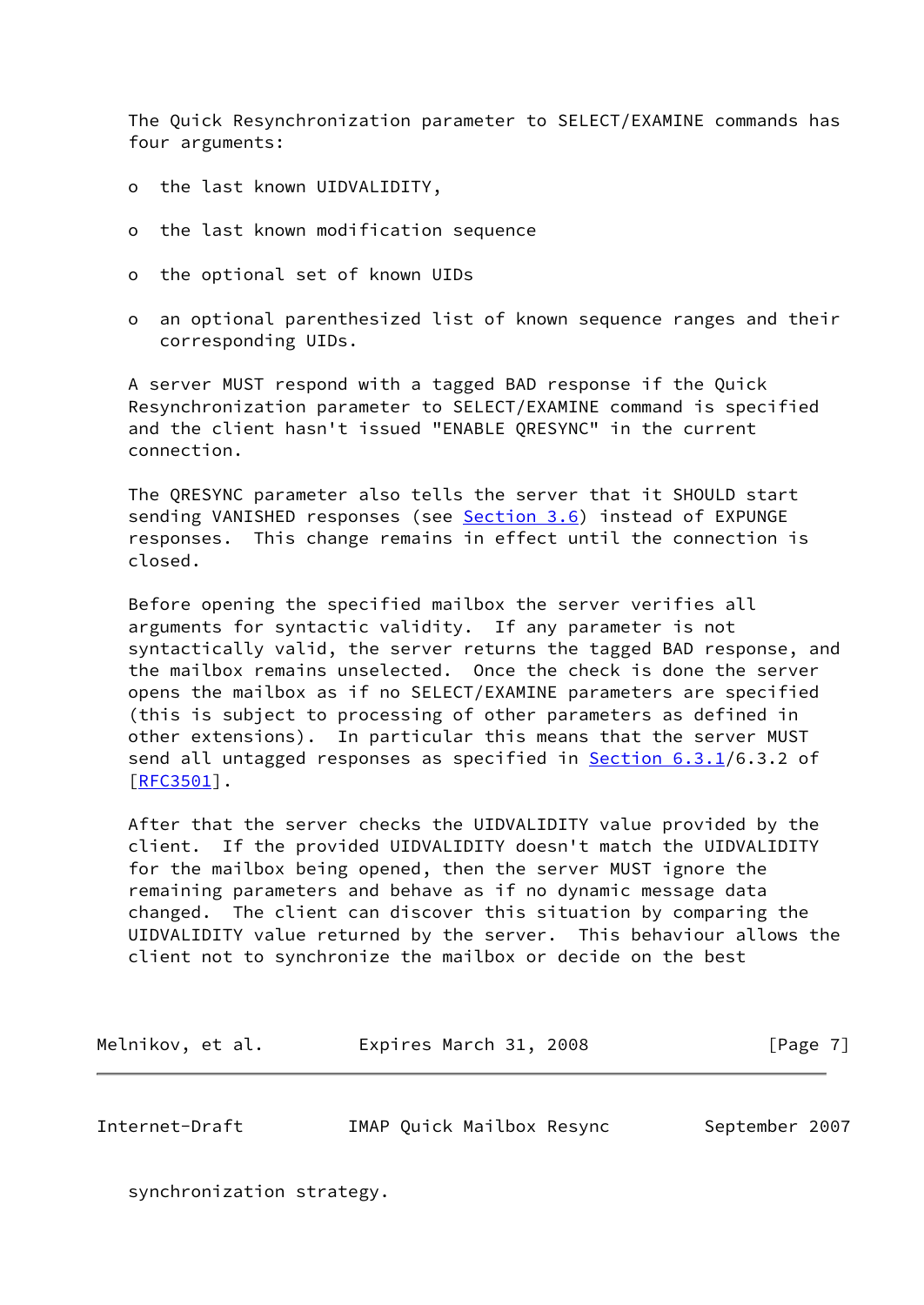Example: Attempting to resynchronize INBOX, but the provided UIDVALIDITY parameter doesn't match the current UIDVALIDITY value.

 C: A02 SELECT INBOX (QRESYNC (67890007 20050715194045000 41,43:211,214:541)) S: \* 464 EXISTS S: \* 3 RECENT S: \* OK [UIDVALIDITY 3857529045] UIDVALIDITY S: \* OK [UIDNEXT 550] Predicted next UID S: \* OK [HIGHESTMODSEQ 90060128194045007] S: \* OK [UNSEEN 12] Message 12 is first unseen S: \* FLAGS (\Answered \Flagged \Draft \Deleted \Seen) S: \* OK [PERMANENTFLAGS (\Answered \Flagged \Draft \Deleted \Seen \\*)] Permanent flags S: A02 OK [READ-WRITE] Sorry, UIDVALIDITY mismatch

Modification Sequence and UID Parameters:

 A server that doesn't support the persistent storage of mod-sequences for the mailbox MUST send the OK untagged response including the NOMODSEQ response code with every successful SELECT or EXAMINE command, as described in [\[CONDSTORE\]](#page-27-4). Such a server doesn't need to remember mod-sequences for expunged messages in the mailbox. It MUST ignore the remaining parameters and behave as if no dynamic message data changed.

 However, whether the server returns the HIGHESTMODSEQ or the NOMODSEQ response code, the QRESYNC parameter still enables the use of the VANISHED response in lieu of the EXPUNGE response (as described in [Section 3.6](#page-17-0)).

 If the provided UIDVALIDITY matches that of the selected mailbox, the server then checks the last known modification sequence. The server sends the client any pending flag changes (using FETCH responses that MUST contain UIDs) and expunges that have occurred in this mailbox since the provided modification sequence.

 If the list of known UIDs was also provided, the server should only report flag changes and expunges for the specified messages. If the client did not provide the list of UIDs, the server acts as if the client has specified "1:<maxuid>", where <maxuid> is the mailbox's UIDNEXT value minus 1. If the mailbox is empty and never had any messages in it, then lack of the list of UIDs is interpreted as an empty set of UIDs.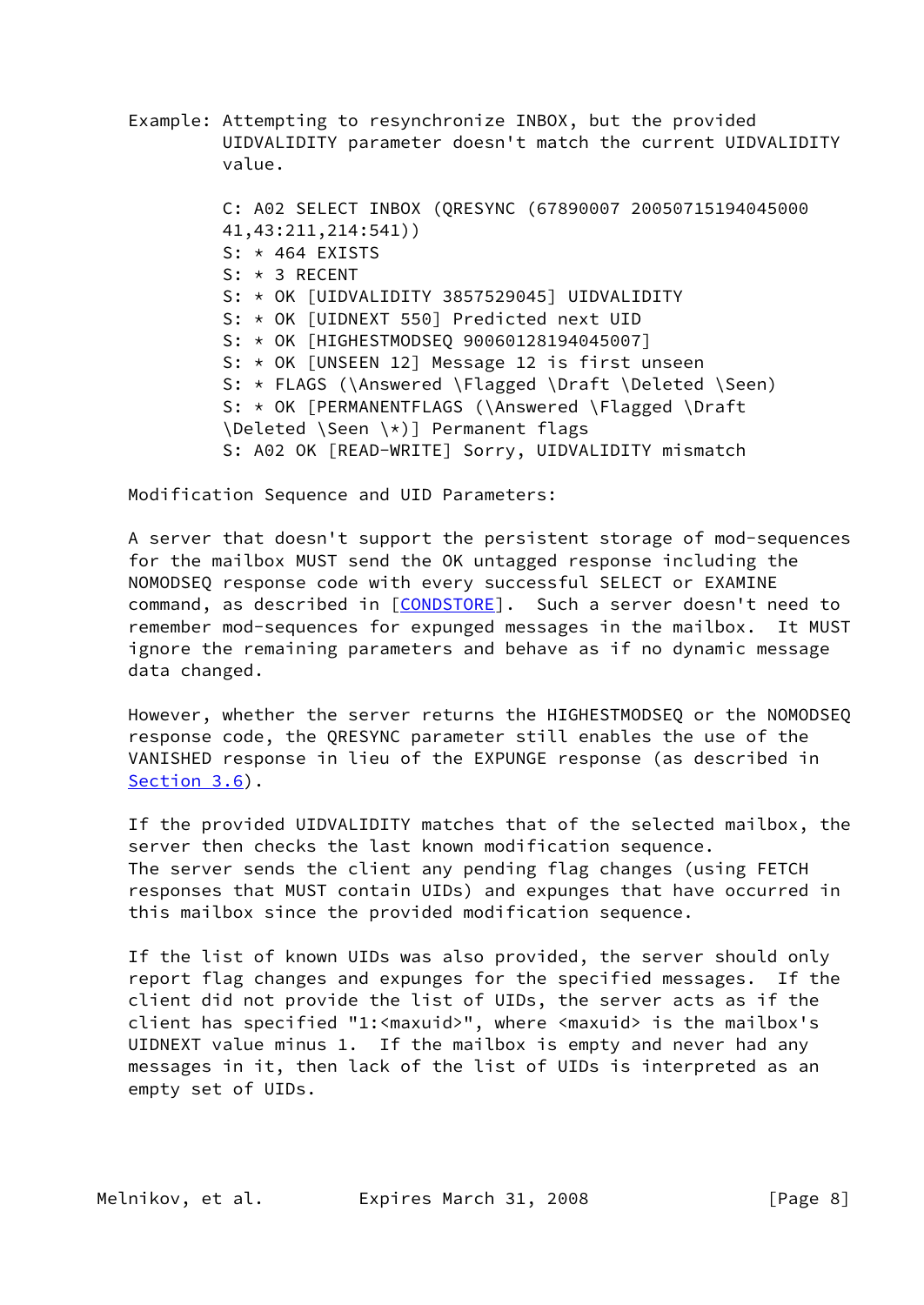Internet-Draft IMAP Quick Mailbox Resync September 2007

 Thus, the client can process just these pending events and need not perform a full resynchronization. Without the message sequence number matching information, the result of this step is semantically equivalent to the client issuing: tag1 UID FETCH "known-uids" (FLAGS) (CHANGEDSINCE "mod-sequence-value" VANISHED)

Example:

- C: A03 SELECT INBOX (QRESYNC (67890007 90060115194045000 41,43:211,214:541))
- S: \* OK [CLOSED]
- $S: * 314$  EXISTS
- S: \* 15 RECENT
- S: \* OK [UIDVALIDITY 67890007] UIDVALIDITY
- S: \* OK [UIDNEXT 567] Predicted next UID
- S: \* OK [HIGHESTMODSEQ 90060115205545359]
- S: \* OK [UNSEEN 7] There are some unseen messages in the mailbox
- S: \* FLAGS (\Answered \Flagged \Draft \Deleted \Seen)
- S: \* OK [PERMANENTFLAGS (\Answered \Flagged \Draft \Deleted \Seen \\*)] Permanent flags
- S: \* VANISHED (EARLIER) 41,43:116,118,120:211,214:540
- S: \* 49 FETCH (UID 117 FLAGS (\Seen \Answered))
- S: \* 50 FETCH (UID 119 FLAGS (\Draft \$MDNSent))
- S: ...
- S: \* 100 FETCH (UID 541 FLAGS (\Seen \$Forwarded))
- S: A03 OK [READ-WRITE] mailbox selected

Message sequence match data:

A client MAY provide a parenthesized list of a message sequence set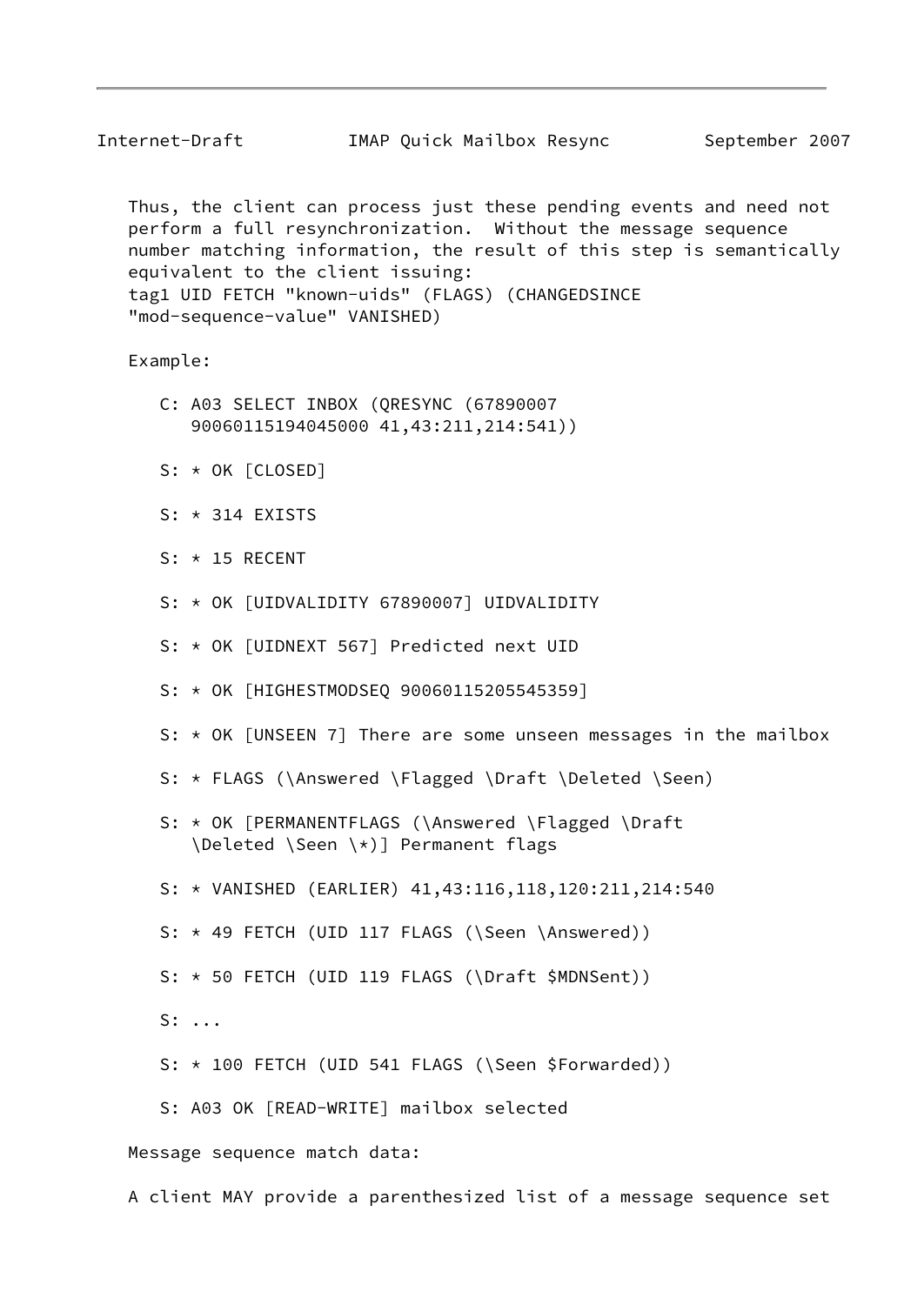and the corresponding UID sets. Both MUST be provided in ascending order. The server uses this data to restrict the range for which it

| Melnikov, et al. |  | Expires March 31, 2008 |  | [Page 9] |  |
|------------------|--|------------------------|--|----------|--|
|------------------|--|------------------------|--|----------|--|

Internet-Draft IMAP Quick Mailbox Resync September 2007

provides expunged message information.

 Conceptually, the client provides a small sample of sequence numbers for which it knows the corresponding UIDs. The server then compares each sequence number and UID pair the client provides with the current state of the mailbox. If a pair matches, then the client knows of any expunges up to, and including, the message, and thus will not include that range in the VANISHED response, even if the "mod-sequence-value" provided by the client is too old for the server to have data of when those messages were expunged.

 Thus if the Nth message number in the first set in the list is 4, and the Nth UID in the second set in the list is 8, and the mailbox's fourth message has UID 8, then no UIDs equal to or less than 8 are present in the VANISHED response. If the  $(N+1)$ th message number is 12, and the (N+1)th UID is 24, and the (N+1)th message in the mailbox has UID 25, then the lowest UID included in the VANISHED response would be 9.

 In the following two examples, the server is unable to remember expunges at all, and only UIDs with messages divisible by three are present in the mailbox. In the first example, the client does not use the fourth parameter, in the second, it provides it. This example is somewhat extreme, but shows that judicious usage of the sequence match data can save a substantial amount of bandwidth.

Example:

- C: A04 SELECT INBOX (QRESYNC (67890007 90060115194045000 1:29997))
- S: \* 10003 EXISTS
- S: \* 5 RECENT
- S: \* OK [UIDVALIDITY 67890007] UIDVALIDITY
- S: \* OK [UIDNEXT 30013] Predicted next UID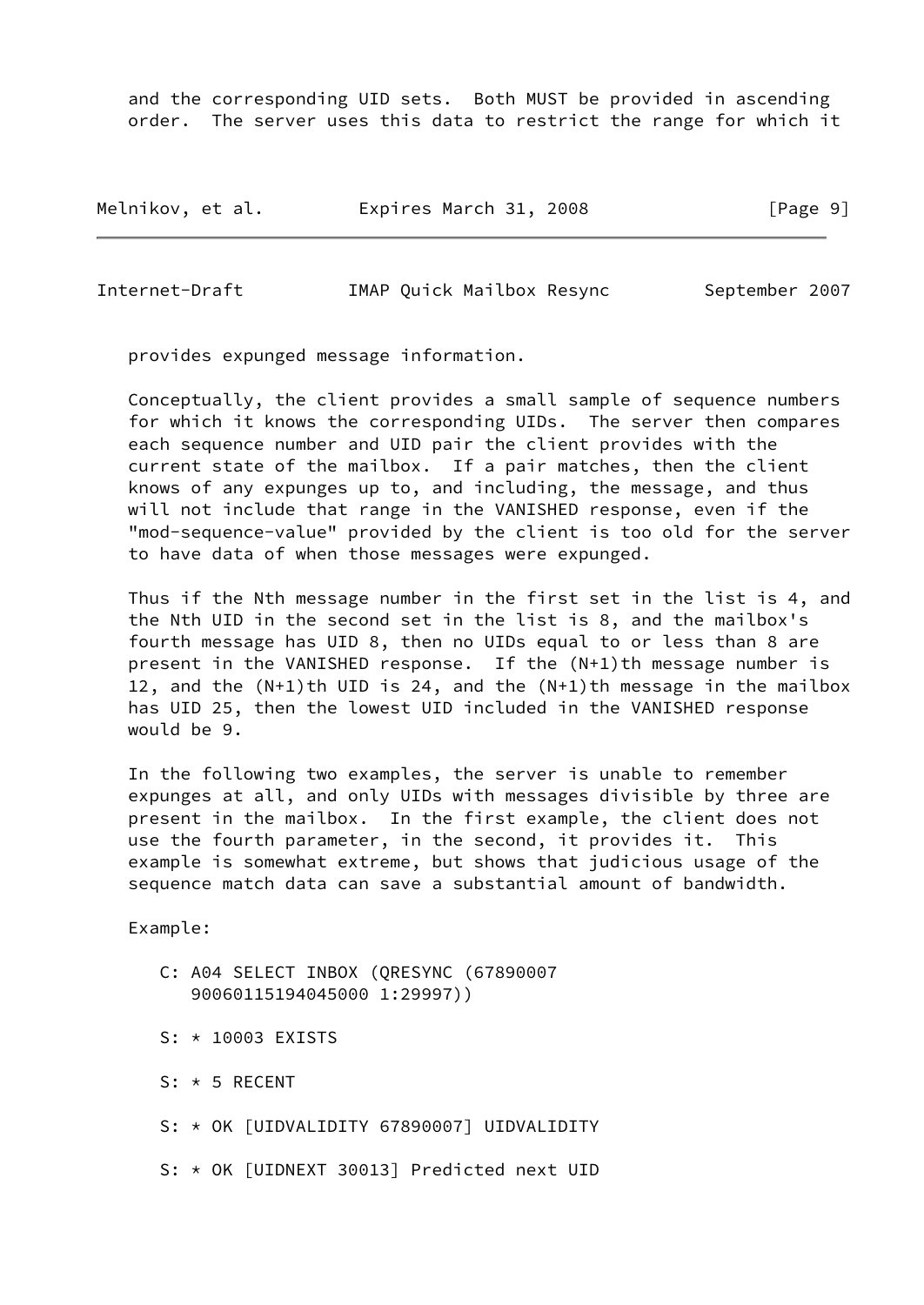- S: \* OK [HIGHESTMODSEQ 90060115205545359]
- S: \* OK [UNSEEN 7] There are some unseen messages in the mailbox
- S: \* FLAGS (\Answered \Flagged \Draft \Deleted \Seen)

|          | Melnikov, et al. Expires March 31, 2008                                                                                                                                                 |                           | [Page 10]      |
|----------|-----------------------------------------------------------------------------------------------------------------------------------------------------------------------------------------|---------------------------|----------------|
|          | Internet-Draft                                                                                                                                                                          | IMAP Quick Mailbox Resync | September 2007 |
|          | S: * OK [PERMANENTFLAGS (\Answered \Flagged \Draft<br>\Deleted \Seen \*)] Permanent flags                                                                                               |                           |                |
|          | S: * VANISHED (EARLIER) $1:2,4:5,7:8,10:11,13:14$ []<br>29998:29999,30001:30002,30004:30005,30007:30008                                                                                 |                           |                |
|          | S: * 9889 FETCH (UID 29667 FLAGS (\Seen \Answered))                                                                                                                                     |                           |                |
|          | S: * 9890 FETCH (UID 29670 FLAGS (\Draft \$MDNSent))                                                                                                                                    |                           |                |
|          | $S: \ldots$                                                                                                                                                                             |                           |                |
|          | S: * 9999 FETCH (UID 29997 FLAGS (\Seen \$Forwarded))                                                                                                                                   |                           |                |
|          | S: A04 OK [READ-WRITE] mailbox selected                                                                                                                                                 |                           |                |
| Example: |                                                                                                                                                                                         |                           |                |
|          | C: B04 SELECT INBOX (QRESYNC (67890007<br>90060115194045000 1:29997 (5000,7500,9000,9990:9999 15000,<br>22500,27000,29970,29973,29976,29979,29982,29985,29988,29991,<br>29994, 29997))) |                           |                |
|          | S: * 10003 EXISTS                                                                                                                                                                       |                           |                |
|          | $S: * 5 RECENT$                                                                                                                                                                         |                           |                |
|          | S: * OK [UIDVALIDITY 67890007] UIDVALIDITY                                                                                                                                              |                           |                |
|          | S: * OK [UIDNEXT 30013] Predicted next UID                                                                                                                                              |                           |                |
|          | S: * OK [HIGHESTMODSEQ 90060115205545359]                                                                                                                                               |                           |                |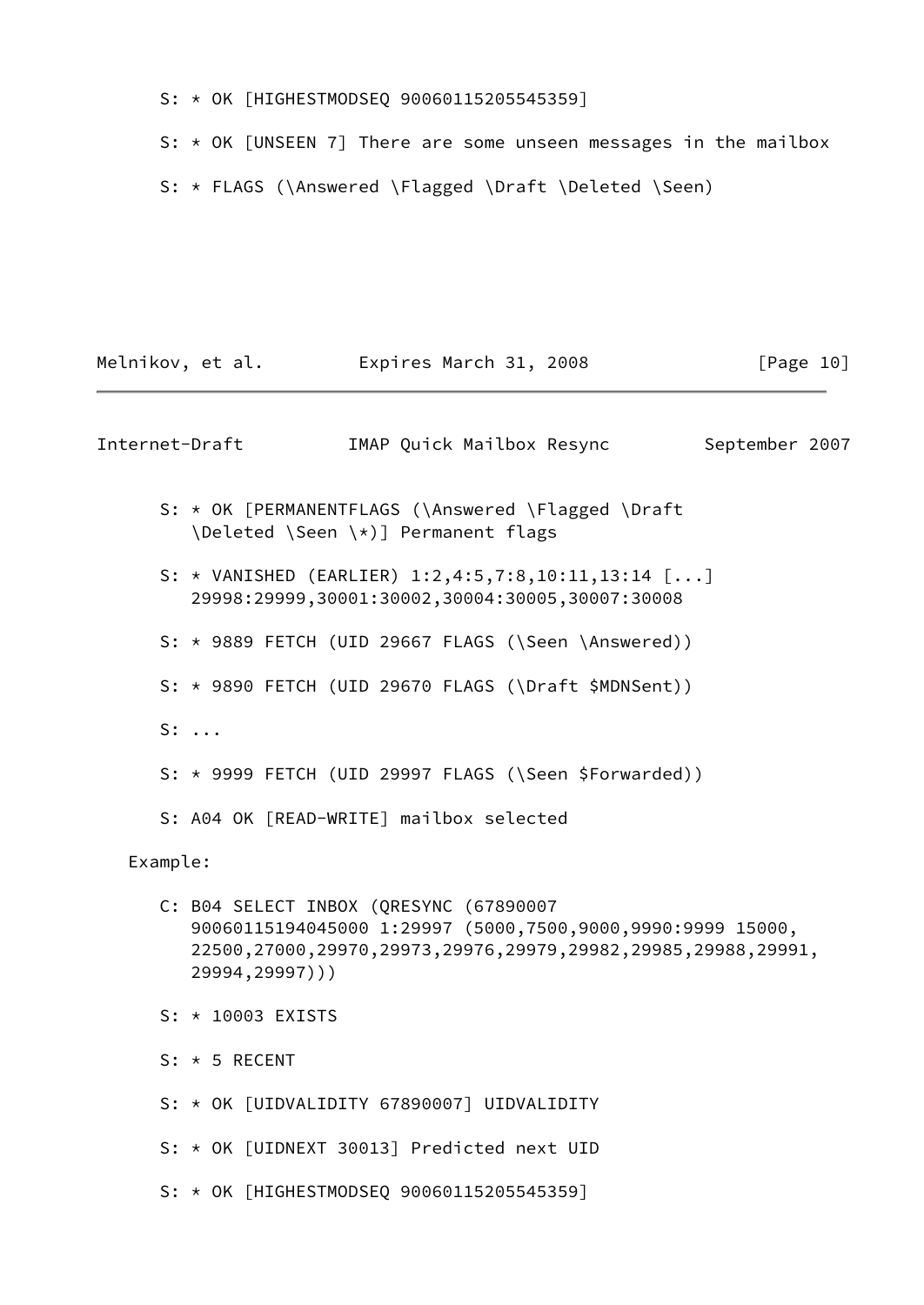S: \* OK [UNSEEN 7] There are some unseen messages in the mailbox

- S: \* FLAGS (\Answered \Flagged \Draft \Deleted \Seen)
- S: \* OK [PERMANENTFLAGS (\Answered \Flagged \Draft \Deleted \Seen \\*)] Permanent flags
- S: \* VANISHED (EARLIER) 29998:29999,30001:30002,30004:30005,30007: 30008
- S: \* 9889 FETCH (UID 29667 FLAGS (\Seen \Answered))

| Melnikov, et al. | Expires March 31, 2008 | [Page 11] |
|------------------|------------------------|-----------|
|------------------|------------------------|-----------|

<span id="page-12-1"></span>

| Internet-Draft | IMAP Quick Mailbox Resync | September 2007 |
|----------------|---------------------------|----------------|
|----------------|---------------------------|----------------|

S: \* 9890 FETCH (UID 29670 FLAGS (\Draft \$MDNSent))

S: ...

S: \* 9999 FETCH (UID 29997 FLAGS (\Seen \$Forwarded))

S: B04 OK [READ-WRITE] mailbox selected

<span id="page-12-0"></span>[3.2](#page-12-0). VANISHED UID FETCH modifier

<span id="page-12-2"></span> [IMAPABNF] has extended the syntax of the FETCH and UID FETCH commands to include an optional FETCH modifier. This document defines a new UID FETCH modifier: VANISHED.

 Note, that the VANISHED UID FETCH modifier is NOT allowed with a FETCH command. The server MUST return a tagged BAD response if this response is specified as a modifier to the FETCH command.

 A server MUST respond with a tagged BAD response if the VANISHED UID FETCH modifier is specified and the client hasn't issued "ENABLE QRESYNC" in the current connection.

 The VANISHED UID FETCH modifier MUST only be specified together with the CHANGEDSINCE UID FETCH modifier.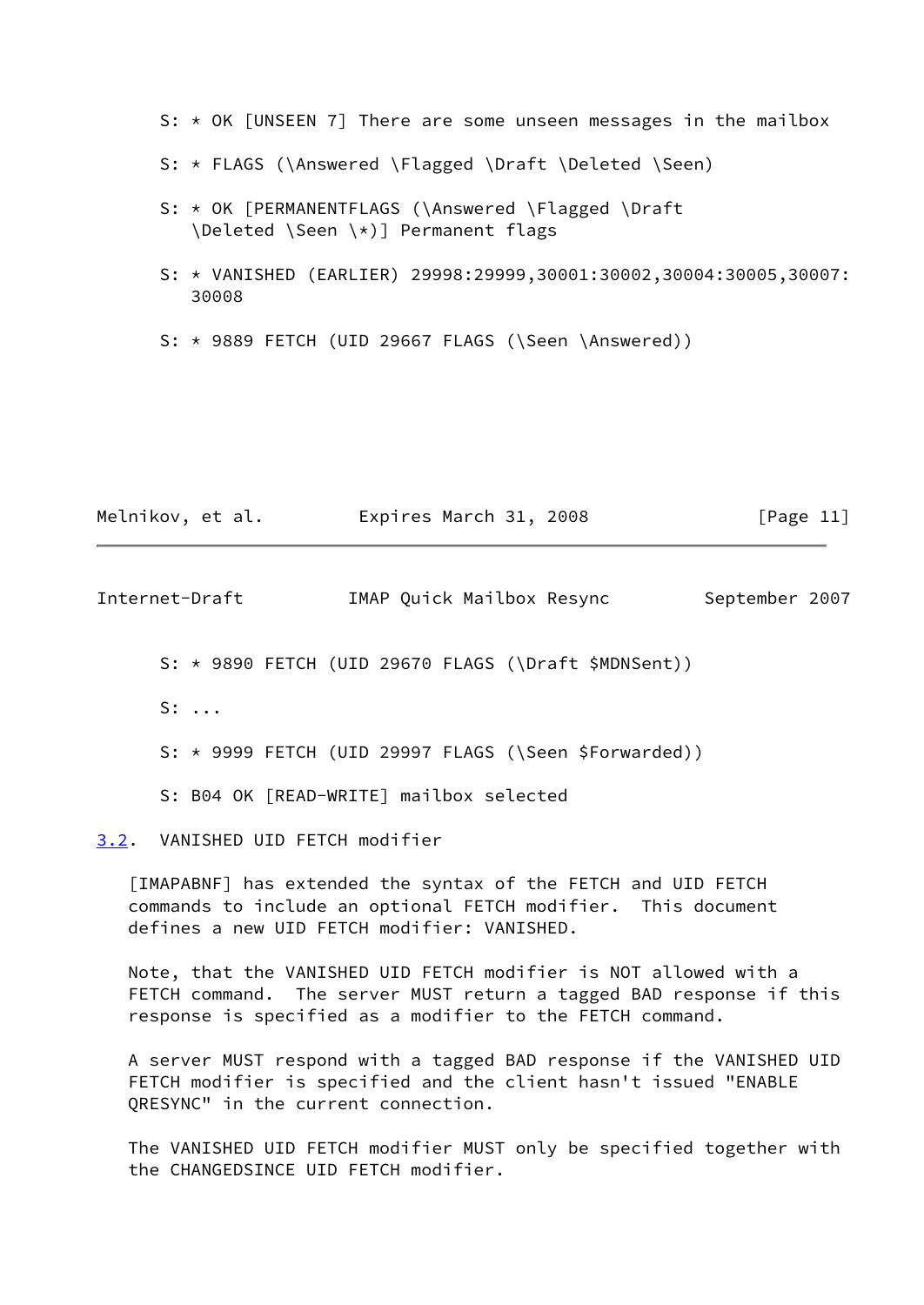The VANISHED UID FETCH modifier instructs the server to report those messages from the UID set parameter that have been expunged and whose associated modsequence is larger than the specified modsequence. That is, the client requests to be informed of messages from the specified set that were expunged since the specified modsequence. Note that the modsequence(s) associated with these messages were updated when the messages were expunged (as described above). The expunged messages are reported using the VANISHED response as described in [Section 3.6](#page-17-0), which MUST contain the EARLIER tag. Any VANISHED (EARLIER) responses MUST be returned before any FETCH responses, as otherwise the client might get confused about how message numbers map to UIDs.

 Note: a server that receives a modsequence smaller than any of the expunged modsequence it remembers about MUST behave as if it was requested to report all expunged messages from the provided UID set parameter.

 The VANISHED UID FETCH modifier also instructs the server to replace all further EXPUNGE responses with VANISHED responses. The server MUST do this until the connection is closed.

| Melnikov, et al. | Expires March 31, 2008 | [Page 12] |
|------------------|------------------------|-----------|
|------------------|------------------------|-----------|

<span id="page-13-0"></span>Internet-Draft IMAP Quick Mailbox Resync September 2007

 Example 1: Without the VANISHED UID FETCH modifier a CONDSTORE-aware client [\[CONDSTORE](#page-27-4)] needs to issue separate commands to learn of flag changes and expunged messages since the last synchronization:

 C: s100 UID FETCH 300:500 (FLAGS) (CHANGEDSINCE 12345) S: \* 1 FETCH (UID 404 MODSEQ (65402) FLAGS (\Seen)) S: \* 2 FETCH (UID 406 MODSEQ (75403) FLAGS (\Deleted)) S: \* 4 FETCH (UID 408 MODSEQ (29738) FLAGS (\$NoJunk \$AutoJunk \$MDNSent)) S: s100 OK FETCH completed C: s101 UID SEARCH 300:500 S: \* SEARCH 404 406 407 408 410 412 S: s101 OK search completed

 Where 300 and 500 are the lowest and highest UIDs from client's cache. The second SEARCH response tells the client that the messages with UIDs 407, 410 and 412 are still present, but their flags haven't changed since the specified modification sequence.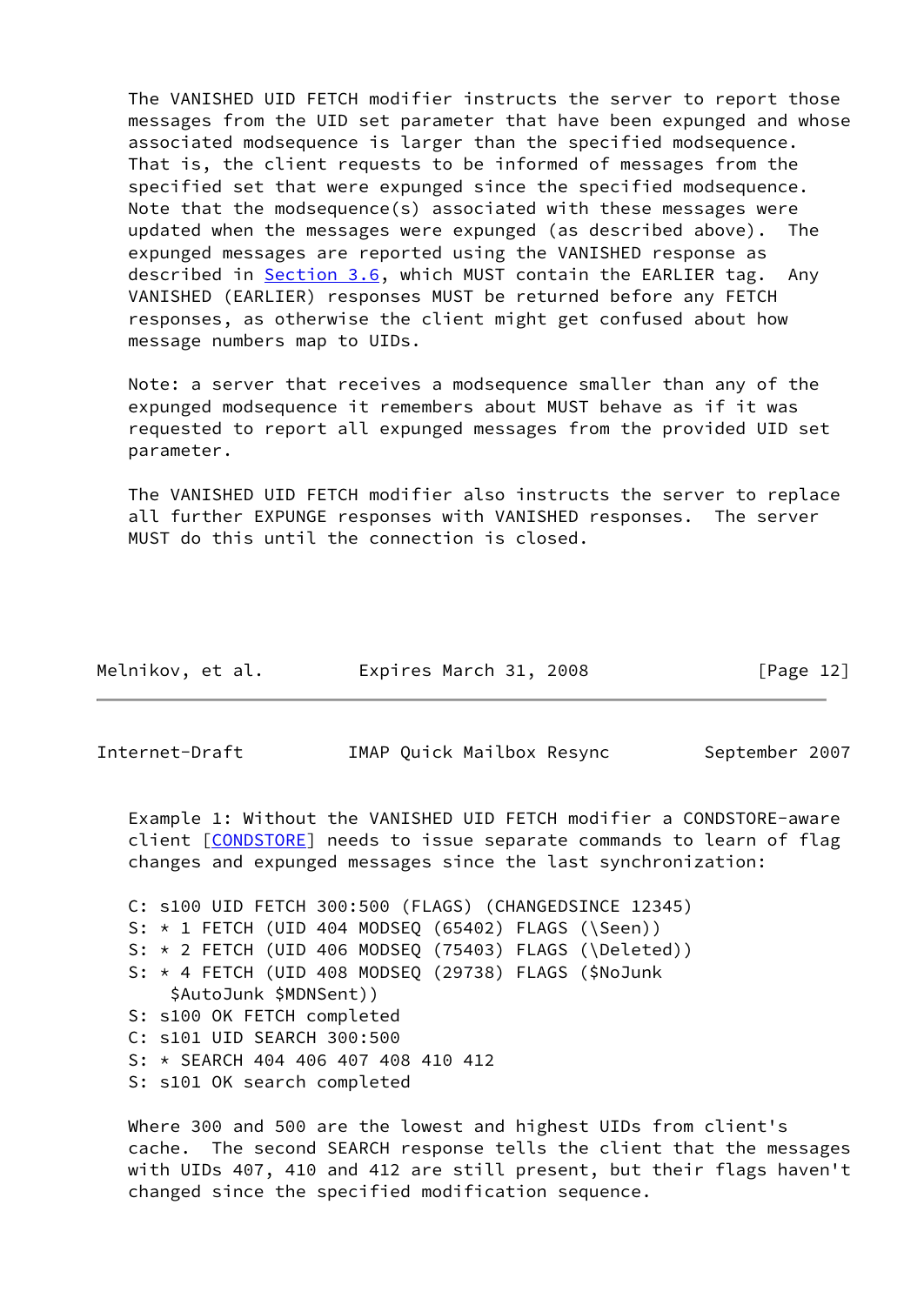Using the VANISHED UID FETCH modifier it is sufficient to issue only a single command: C: s100 UID FETCH 300:500 (FLAGS) (CHANGEDSINCE 12345 VANISHED) S: \* VANISHED (EARLIER) 300:310,405,411 S: \* 1 FETCH (UID 404 MODSEQ (65402) FLAGS (\Seen)) S: \* 2 FETCH (UID 406 MODSEQ (75403) FLAGS (\Deleted)) S: \* 4 FETCH (UID 408 MODSEQ (29738) FLAGS (\$NoJunk \$AutoJunk \$MDNSent)) S: s100 OK FETCH completed [3.3](#page-14-0). EXPUNGE Command Arguments: none Responses: untagged responses: EXPUNGE or VANISHED Result: OK - expunge completed NO - expunge failure: can't expunge (e.g., permission denied) BAD - command unknown or arguments invalid

<span id="page-14-0"></span> This section updates the definition of the EXPUNGE command described in section [6.4.3 of \[RFC3501\].](https://datatracker.ietf.org/doc/pdf/rfc3501#section-6.4.3)

 The EXPUNGE command permanently removes all messages that have the \Deleted flag set from the currently selected mailbox. Before returning an OK to the client, those messages that are removed are

Melnikov, et al. Expires March 31, 2008 [Page 13]

<span id="page-14-1"></span>Internet-Draft IMAP Quick Mailbox Resync September 2007

reported using a VANISHED response or EXPUNGE responses.

 If the server is capable of storing modification sequences for the selected mailbox, it MUST increment the per-mailbox mod-sequence if at least one message was permanently removed due to the execution of the EXPUNGE command. For each permanently removed message the server MUST remember the incremented mod-sequence and corresponding UID. If at least one message got expunged, the server MUST send the updated per-mailbox modification sequence using the HIGHESTMODSEQ response code (defined in [\[CONDSTORE\]](#page-27-4)) in the tagged OK response.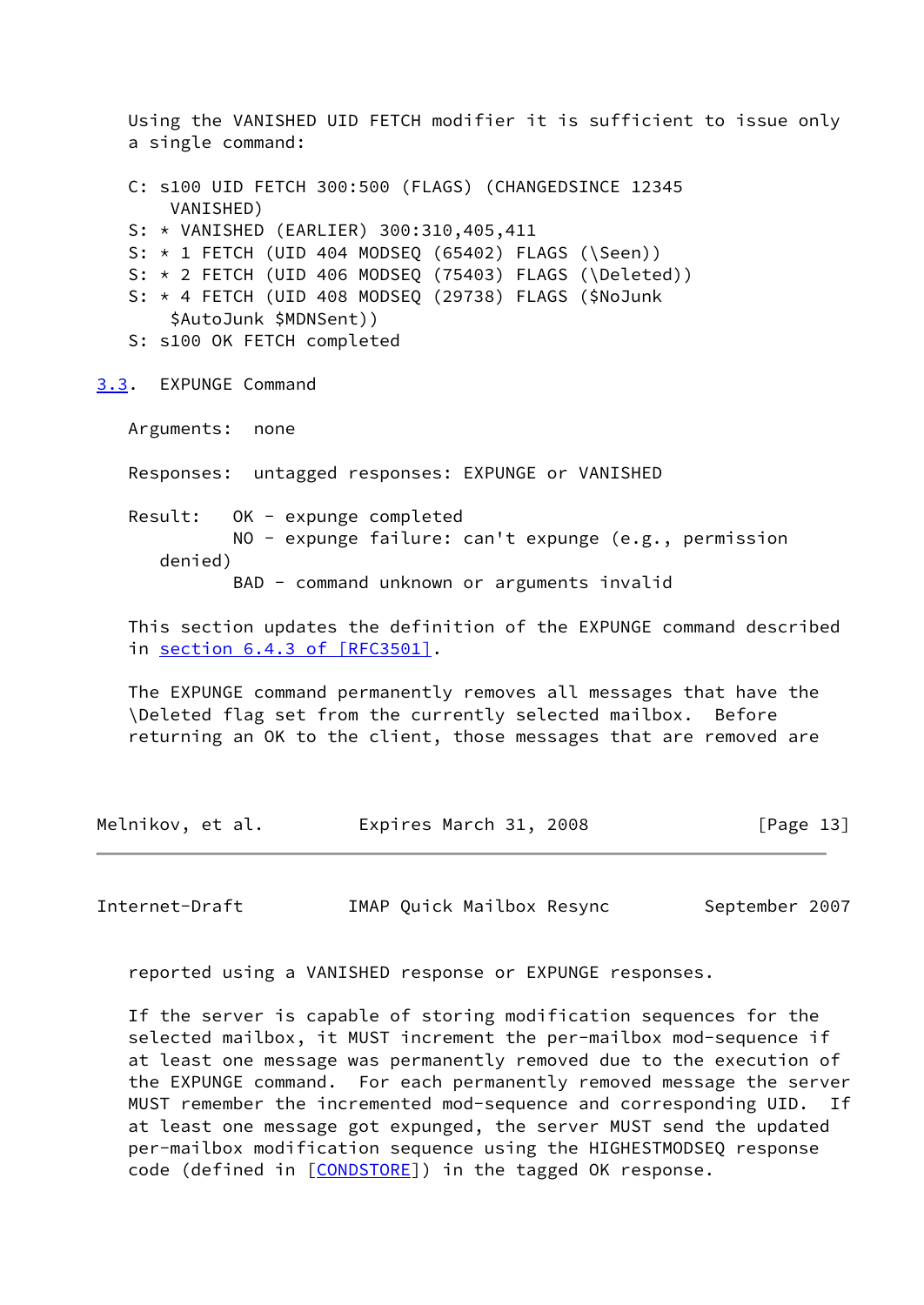| Example: C: A202 EXPUNGE |                      |                                                       |  |  |
|--------------------------|----------------------|-------------------------------------------------------|--|--|
|                          | $S: \star 3$ EXPUNGE |                                                       |  |  |
|                          | $S: \star 3$ EXPUNGE |                                                       |  |  |
|                          | $S: * 5$ EXPUNGE     |                                                       |  |  |
|                          | $S: * 8$ EXPUNGE     |                                                       |  |  |
|                          |                      | S: A202 OK [HIGHESTMODSEQ 20010715194045319] expunged |  |  |

 Note: In this example, messages 3, 4, 7, and 11 had the \Deleted flag set. See the description of the EXPUNGE response in [\[RFC3501](https://datatracker.ietf.org/doc/pdf/rfc3501)] for further explanation.

 Note that once the VANISHED response is enabled on the connection the previous example might look like this:

 Example: C: B202 EXPUNGE S: \* VANISHED 405,407,410,425 S: B202 OK [HIGHESTMODSEQ 20010715194045319] expunged

 Here messages with message numbers 3, 4, 7 and 11 have respective UIDs 405, 407, 410 and 425.

<span id="page-15-0"></span>[3.4](#page-15-0). CLOSE Command

Arguments: none

Responses: no specific responses for this command

 Result: OK - close completed, now in authenticated state BAD - command unknown or arguments invalid

 This section updates the definition of the CLOSE command described in section [6.4.2 of \[RFC3501\]](https://datatracker.ietf.org/doc/pdf/rfc3501#section-6.4.2).

 The CLOSE command permanently removes all messages that have the \Deleted flag set from the currently selected mailbox, and returns to the authenticated state from the selected state. No untagged EXPUNGE

| Melnikov, et al. | Expires March 31, 2008 | [Page 14] |
|------------------|------------------------|-----------|
|                  |                        |           |

<span id="page-15-1"></span>Internet-Draft **IMAP Quick Mailbox Resync** September 2007

(or VANISHED) responses are sent.

 If the server is capable of storing modification sequences for the selected mailbox, it MUST increment the per-mailbox mod-sequence if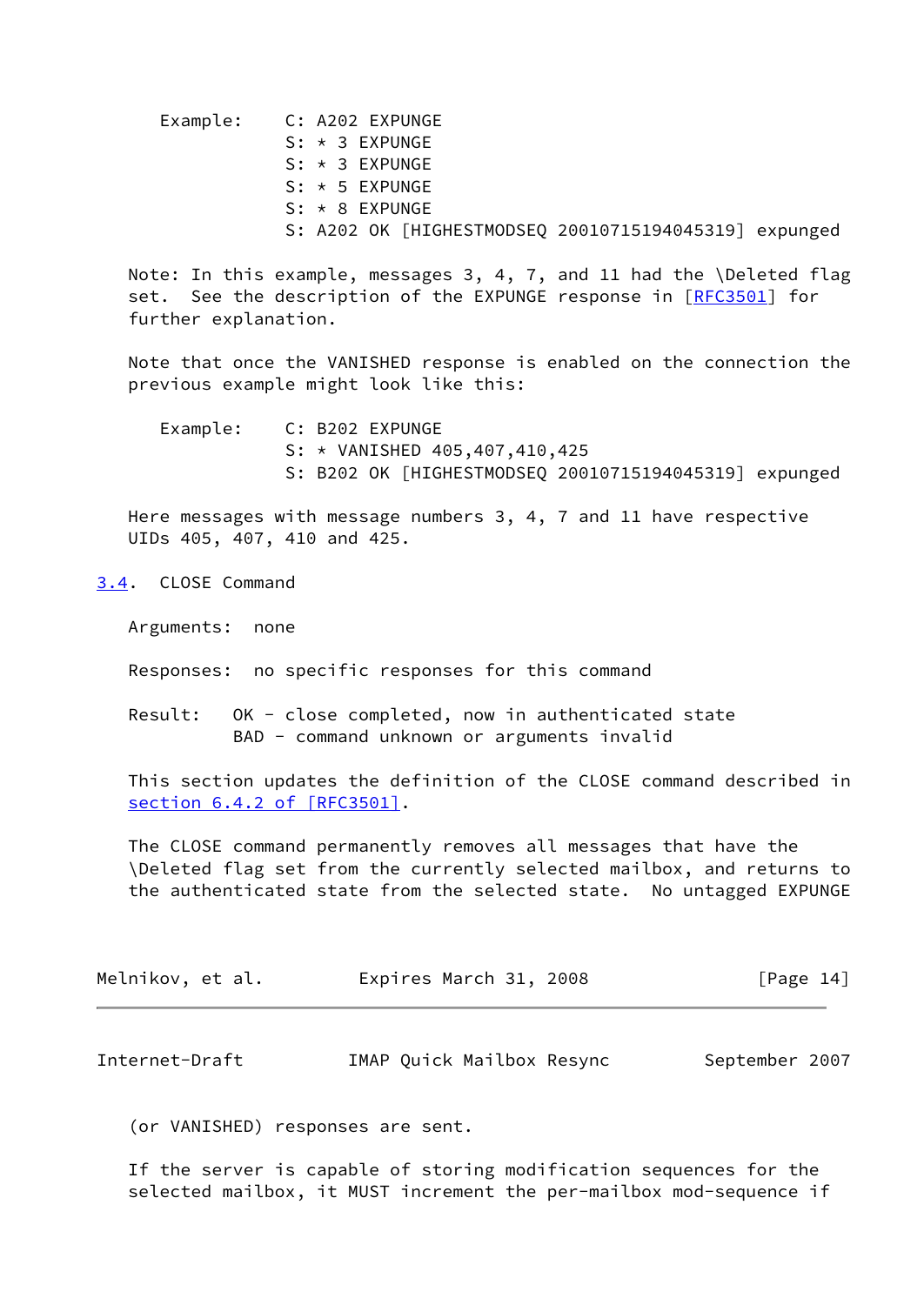at least one message was permanently removed due to the execution of the CLOSE command. For each permanently removed message the server MUST remember the incremented mod-sequence and corresponding UID. If at least one message got expunged, the server MUST send the updated per-mailbox modification sequence using the HIGHESTMODSEQ response code (defined in [\[CONDSTORE\]](#page-27-4)) in the tagged OK response.

 Example: C: A202 CLOSE S: A202 OK [HIGHESTMODSEQ 20010715194045319] done

<span id="page-16-0"></span>[3.5](#page-16-0). UID EXPUNGE Command

Arguments: message set

Responses: untagged responses: EXPUNGE or VANISHED

 Result: OK - expunge completed NO - expunge failure: can't expunge (e.g., permission denied)

BAD - command unknown or arguments invalid

 This section updates the definition of the UID EXPUNGE command described in section 2.1 of [\[UIDPLUS](#page-28-2)]. Servers that implement both [\[UIDPLUS](#page-28-2)] and X-DRAFT-W05-QRESYNC [[anchor11: RFC editor: change before publication]] extensions must implement UID EXPUNGE as described in this section.

 The UID EXPUNGE command permanently removes from the currently selected mailbox all messages that both have the \Deleted flag set and have a UID that is included in the specified message set. If a message either does not have the \Deleted flag set or has a UID that is not included in the specified message set, it is not affected.

 This command is particularly useful for disconnected mode clients. By using UID EXPUNGE instead of EXPUNGE when resynchronizing with the server, the client can avoid inadvertently removing any messages that have been marked as \Deleted by other clients between the time that the client was last connected and the time the client resynchronizes.

 Before returning an OK to the client, those messages that are removed are reported using a VANISHED response or EXPUNGE responses.

If the server is capable of storing modification sequences for the

| Melnikov, et al. | Expires March 31, 2008 | [Page $15$ ] |
|------------------|------------------------|--------------|
|------------------|------------------------|--------------|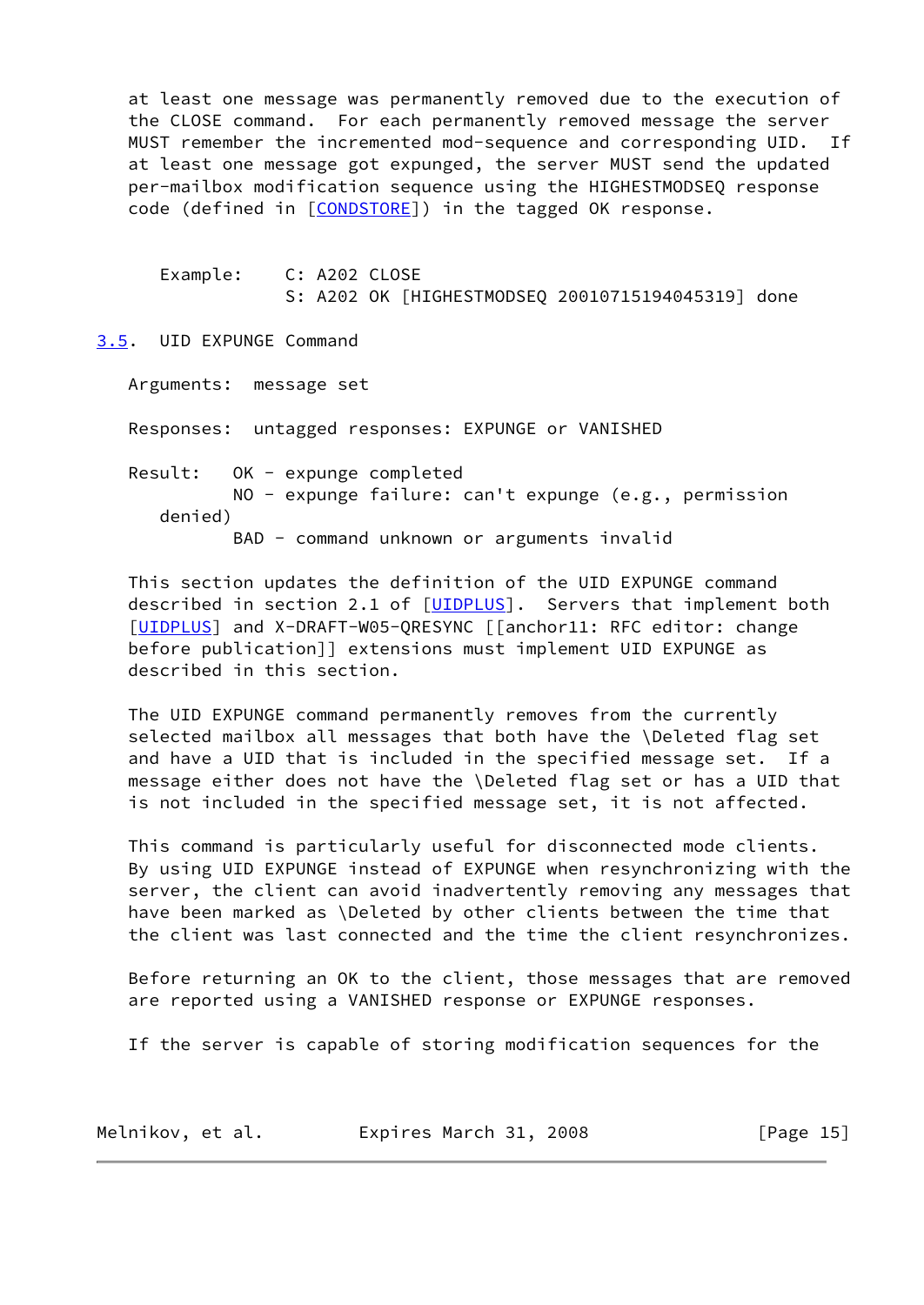<span id="page-17-1"></span> selected mailbox, it MUST increment the per-mailbox mod-sequence if at least one message was permanently removed due to the execution of the UID EXPUNGE command. For each permanently removed message the server MUST remember the incremented mod-sequence and corresponding UID. If at least one message got expunged, the server MUST send the updated per-mailbox modification sequence using the HIGHESTMODSEQ response code (defined in [[CONDSTORE\]](#page-27-4)) in the tagged OK response.

Example: C: . UID EXPUNGE 3000:3002 S: \* 3 EXPUNGE S: \* 3 EXPUNGE S: \* 3 EXPUNGE S: . OK [HIGHESTMODSEQ 20010715194045319] Ok

 Note: In this example, at least messages with message numbers 3, 4, and 5 (UIDs 3000 to 3002) had the \Deleted flag set. See the description of the EXPUNGE response in [\[RFC3501](https://datatracker.ietf.org/doc/pdf/rfc3501)] for further explanation.

<span id="page-17-0"></span>[3.6](#page-17-0). VANISHED Response

Contents: an optional EARLIER tag

list of UIDs

 The VANISHED response reports that the specified UIDs have been permanently removed from the mailbox. This response is similar to the EXPUNGE response [\[RFC3501](https://datatracker.ietf.org/doc/pdf/rfc3501)], however it can return information about multiple messages and it returns UIDs instead of message numbers. The first benefit saves bandwidth, while the second is more convenient for clients which only use UIDs to access the IMAP server.

 The VANISHED response has the same restrictions on when it can be sent as does the EXPUNGE response (see below).

 The VANISHED response has two forms. The first form contains the EARLIER tag, which signifies that the response was caused by a UID FETCH (VANISHED) or a SELECT/EXAMINE (QRESYNC) command. This response is sent if the UID set parameter to the UID FETCH (VANISHED) command includes UIDs of messages that are no longer in the mailbox. When the client sees a VANISHED EARLIER response it MUST NOT decrement message sequence numbers for each successive message in the mailbox.

 The second form doesn't contain the EARLIER tag and is described below. Once a client has used "(VANISHED)" with a UID FETCH or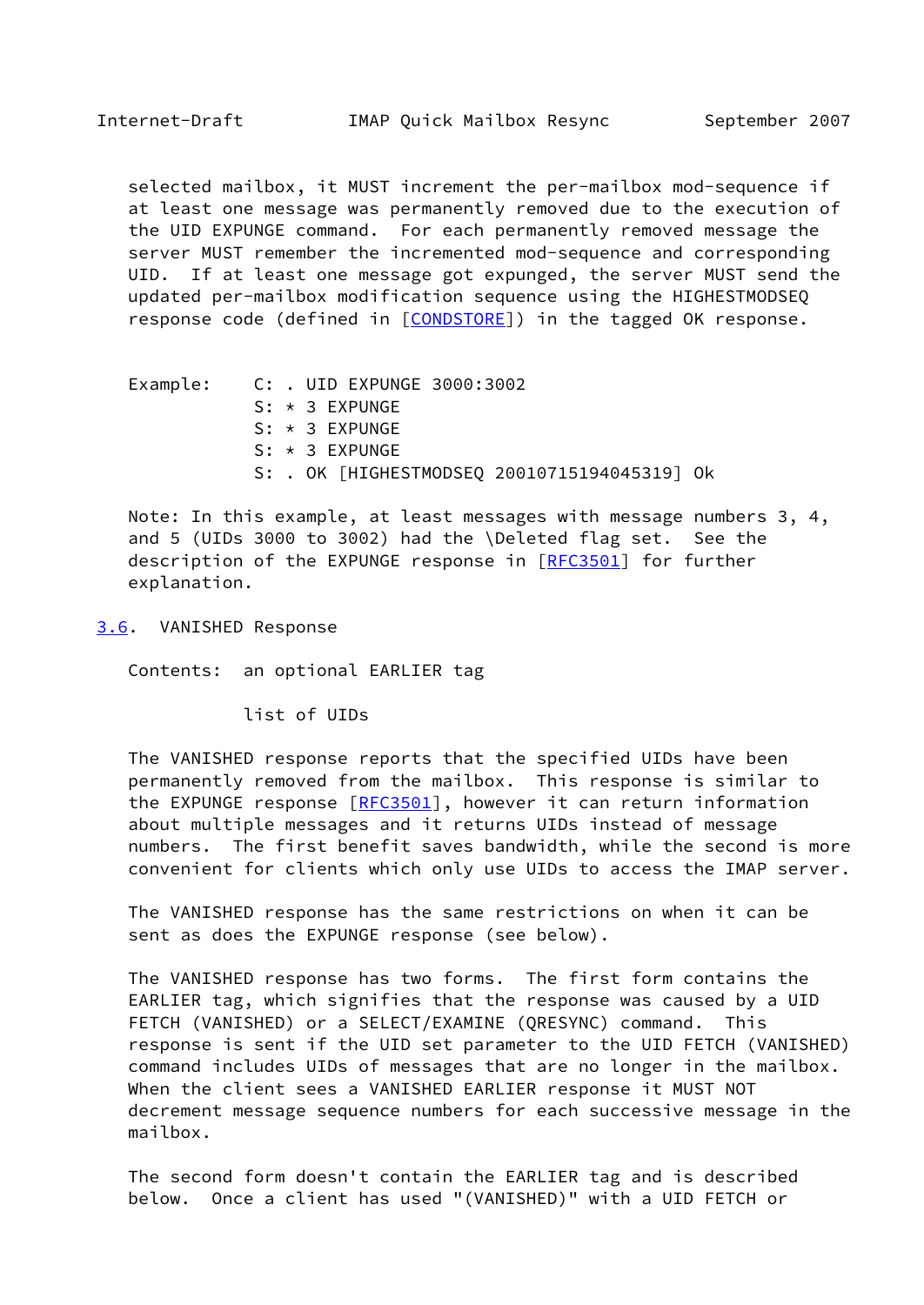"(QRESYNC)" with SELECT/EXAMINE command, the server SHOULD use the

Melnikov, et al. **Expires March 31, 2008** [Page 16]

Internet-Draft IMAP Quick Mailbox Resync September 2007

 VANISHED response without the EARLIER tag instead of the EXPUNGE response. The server SHOULD continue using VANISHED in lieu of EXPUNGE for the duration of the connection. In particular this affects the EXPUNGE [\[RFC3501](https://datatracker.ietf.org/doc/pdf/rfc3501)] and UID EXPUNGE [[UIDPLUS](#page-28-2)] commands, as well as messages expunged in other connections. Such VANISHED response MUST NOT contain the EARLIER tag.

 A VANISHED response sent because of an EXPUNGE or UID EXPUNGE command or because messages were expunged in other connections (i.e. the VANISHED response without the EARLIER tag) also decrements the number of messages in the mailbox; it is not necessary for the server to send an EXISTS response with the new value. It also decrements message sequence numbers for each successive message in the mailbox (see the example at the end of this section). Note that a VANISHED response caused by EXPUNGE, UID EXPUNGE, or messages expunged in other connections SHOULD only contain UIDs for messages expunged since the last VANISHED/EXPUNGE response sent for the currently opened mailbox or since the mailbox was opened. That is, servers SHOULD NOT send UIDs for previously expunged messages, unless explicitly requested to do so by the UID FETCH (VANISHED) command.

 Note that client implementors must take care to properly decrement the number of messages in the mailbox even if a server violates this last SHOULD or repeats the same UID multiple times in the returned UID set. In general this means that a client using this extension should either avoid using message numbers entirely, or have a complete mapping of UIDs to message sequence numbers for the selected mailbox.

 Because clients handle the two different forms of the VANISHED response differently, servers MUST NOT report UIDs resulting from an UID FETCH (VANISHED) or a SELECT/EXAMINE (QRESYNC) in the same VANISHED response as UIDs of messages expunged now (i.e. messages expunged in other connections). Instead the server MUST send separate VANISHED responses: one with the EARLIER tag and one without.

 A VANISHED response MUST NOT be sent when no command is in progress, nor while responding to a FETCH, STORE, or SEARCH command. This rule is necessary to prevent a loss of synchronization of message sequence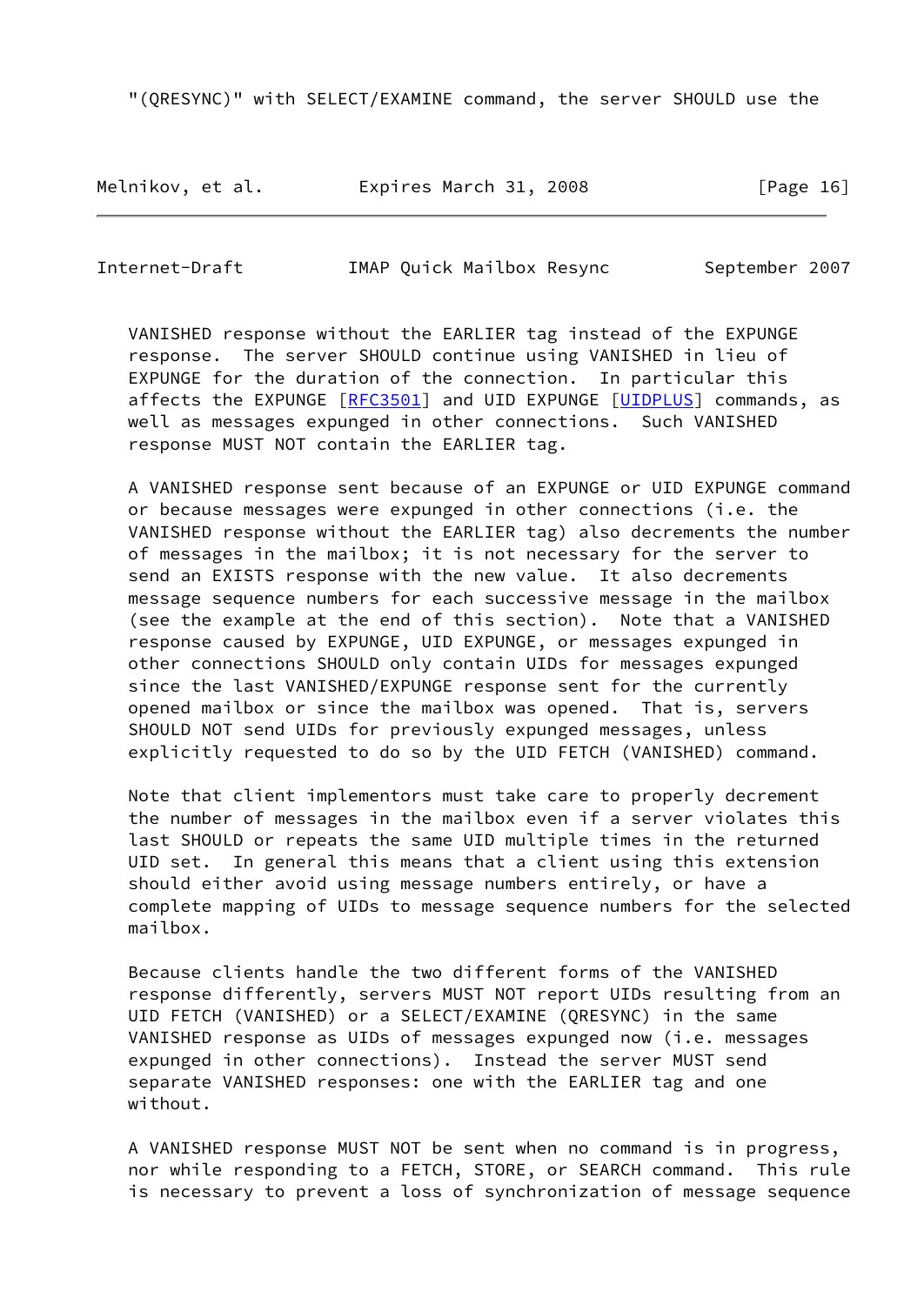numbers between client and server. A command is not "in progress" until the complete command has been received; in particular, a command is not "in progress" during the negotiation of command continuation.

 Note: UID FETCH, UID STORE, and UID SEARCH are different commands from FETCH, STORE, and SEARCH. A VANISHED response MAY be sent during a UID command. However, the VANISHED response MUST NOT be

| Melnikov, et al. | Expires March 31, 2008 | [Page $17$ ] |
|------------------|------------------------|--------------|
|------------------|------------------------|--------------|

<span id="page-19-0"></span>Internet-Draft IMAP Quick Mailbox Resync September 2007

 sent during a UID SEARCH command that contains message numbers in the search criteria.

The update from the VANISHED response MUST be recorded by the client.

 Example: Let's assume that there is the following mapping between message numbers and UIDs in the currently selected mailbox (here "X" marks messages with the \Deleted flag set, and "x" represents UIDs which are not relevant for the example):

| Message numbers: 1 2 3 4 5 6 7 8 9 10 11 |  |              |                                   |                                                                                                                                                                                                                                                                                                  |  |              |
|------------------------------------------|--|--------------|-----------------------------------|--------------------------------------------------------------------------------------------------------------------------------------------------------------------------------------------------------------------------------------------------------------------------------------------------|--|--------------|
| UIDs:                                    |  |              | x 504 505 507 508 x 510 x x x 625 |                                                                                                                                                                                                                                                                                                  |  |              |
| \Deleted messages:                       |  | $x \times x$ |                                   | $\mathsf{X}$ and $\mathsf{X}$ and $\mathsf{X}$ are $\mathsf{X}$ and $\mathsf{X}$ are $\mathsf{X}$ and $\mathsf{X}$ are $\mathsf{X}$ and $\mathsf{X}$ are $\mathsf{X}$ and $\mathsf{X}$ are $\mathsf{X}$ and $\mathsf{X}$ are $\mathsf{X}$ and $\mathsf{X}$ are $\mathsf{X}$ and $\mathsf{X}$ are |  | $\mathsf{X}$ |

In the presence of the extension defined in this document:

 C: A202 EXPUNGE S: \* VANISHED 505,507,510,625 S: A202 OK EXPUNGE completed

Without the X-DRAFT-W05-QRESYNC [[anchor12: RFC editor: change before publication]] extension the same example might look like:

 C: A202 EXPUNGE S: \* 3 EXPUNGE S: \* 3 EXPUNGE S: \* 5 EXPUNGE S: \* 8 EXPUNGE S: A202 OK EXPUNGE completed

 (Continuing previous example) If subsequently messages with UIDs 504 and 508 got marked as \Deleted: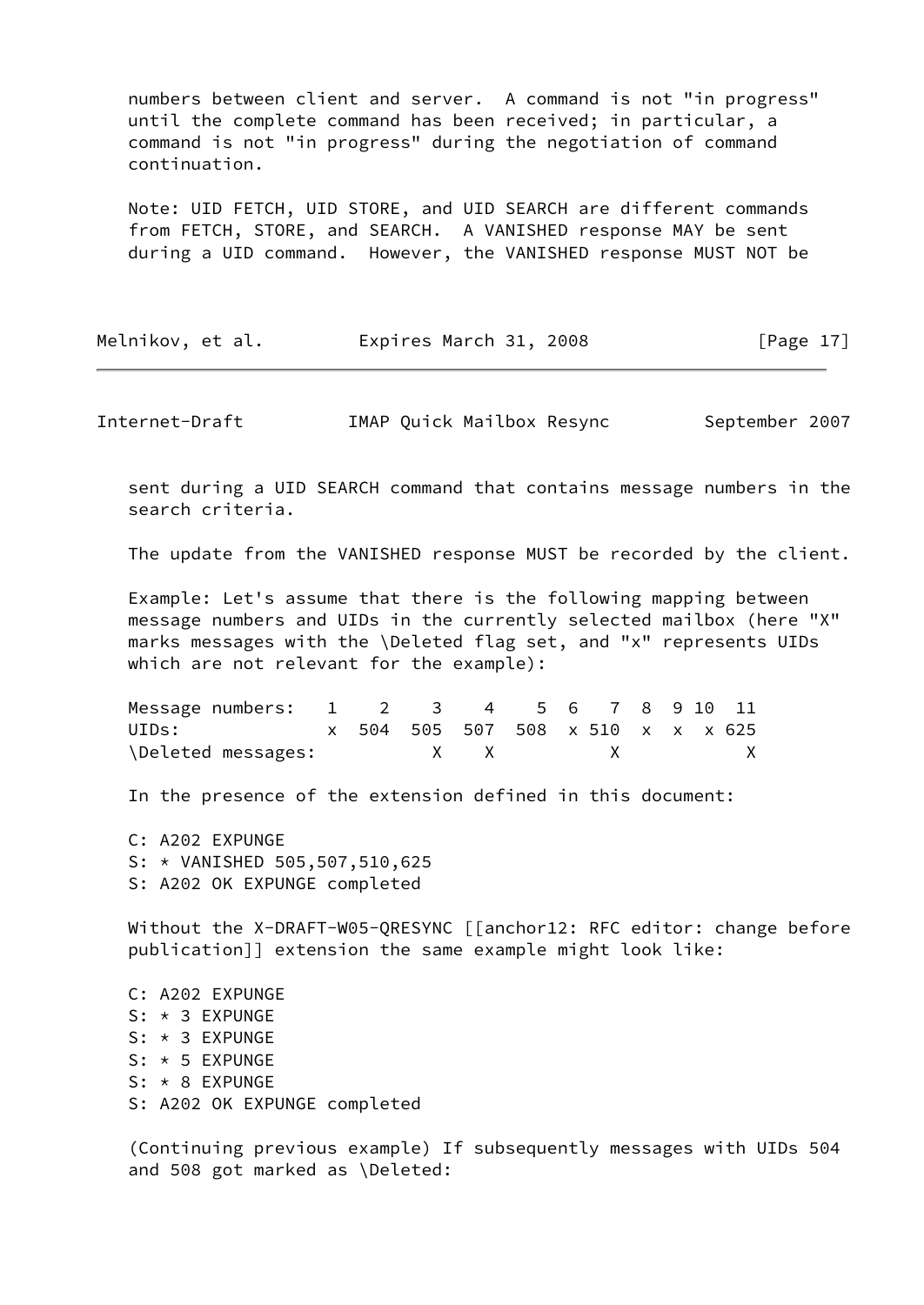- C: A210 EXPUNGE
- S: \* VANISHED 504,508
- S: A210 OK EXPUNGE completed

 I.e., the last VANISHED response only contains UIDs of messages expunged since the previous VANISHED response.

<span id="page-20-0"></span>[3.7](#page-20-0). CLOSED Response Code

 The CLOSED response code has no parameters. A server implementing the extension defined in this document MUST return the CLOSED response code when the currently selected mailbox is closed implicitly using the SELECT/EXAMINE command on another mailbox. There is no need to return this response code on completion of the CLOSE or the UNSELECT [[UNSELECT\]](#page-28-3) command (or similar) who's purpose

| Melnikov, et al. | Expires March 31, 2008 | [Page 18] |
|------------------|------------------------|-----------|
|------------------|------------------------|-----------|

<span id="page-20-2"></span>Internet-Draft IMAP Quick Mailbox Resync September 2007

 is to close the currently selected mailbox without opening a new one. The CLOSED response code serves as a boundary between responses for the previously opened mailbox (which was closed) and the newly selected mailbox: all responses before the CLOSED response code relate to the mailbox which was closed and all subsequent responses relate to the newly opened mailbox.

<span id="page-20-1"></span>[4](#page-20-1). Server implementation considerations

 This section describes a minimalist implementation, a moderate implementation, and an example of a full implementation.

<span id="page-20-3"></span>[4.1](#page-20-3). Server implementations that don't store extra state

 Strictly speaking, a server implementation that doesn't remember modsequences associated with expunged messages can be considered compliant with this specification. Such implementations return all expunged messages specified in the UID set of the UID FETCH (VANISHED) command every time, without paying attention to the specified CHANGEDSINCE modsequence. Such implementations are discouraged, as they can end up returning VANISHED responses bigger than the result of a UID SEARCH command for the same UID set.

 Clients which use the message sequence match data can reduce the scope of this VANISHED response substantially in the typical case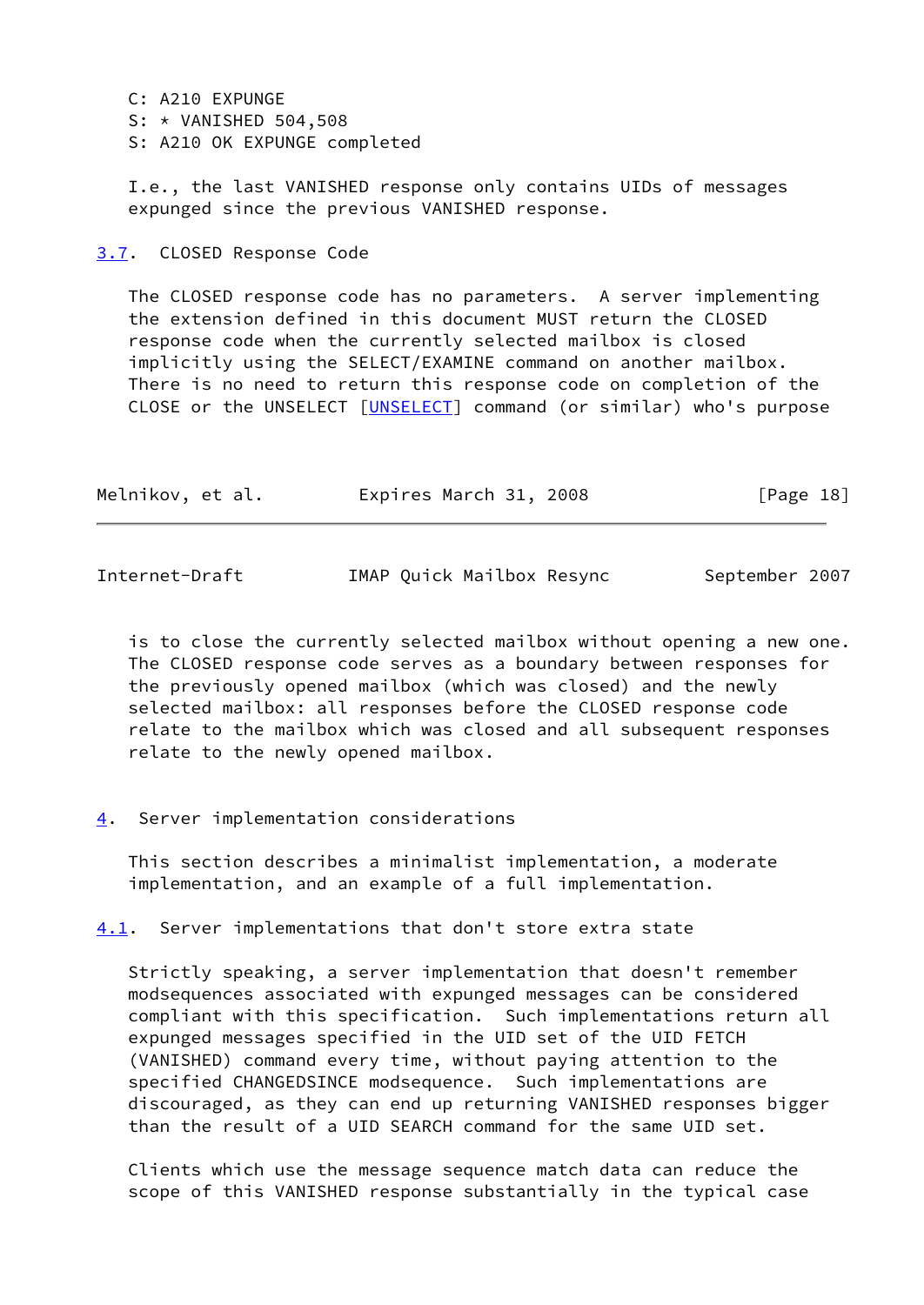where expunges have not happened, or happen only toward the end of the mailbox.

<span id="page-21-0"></span>[4.2](#page-21-0). Server implementations storing minimal state

 A server which stores the HIGHESTMODSEQ value at the time of the last EXPUNGE can omit the VANISHED response when a client provides a MODSEQ value that is equal to, or higher than, the current value of this datum; that is, when there have been no EXPUNGEs.

 A client providing message sequence match data can reduce the scope as above. In the case where there have been no expunges, the server can ignore this data.

<span id="page-21-1"></span>[4.3](#page-21-1). Additional state required on the server

When compared to the [\[CONDSTORE\]](#page-27-4) extension, this extension requires servers to store additional state associated with expunged messages. Note that implementations are not required to store this state in persistent storage, however use of persistent storage is advisable.

One possible way to correctly implement the extension described in

| Melnikov, et al. | Expires March 31, 2008 | [Page 19] |
|------------------|------------------------|-----------|
|------------------|------------------------|-----------|

Internet-Draft **IMAP Quick Mailbox Resync** September 2007

 this document is to store a queue of <UID set, modsequence> pairs. <UID set> can be represented as a sequence of <min UID, max UID> pairs.

 When messages are expunged, one or more entry are added to the queue tail.

When the server receives a request to return expunged messages since a given modsequence, it will search the queue from the tail (i.e. going from the highest expunged modsequence to the lowest), until it sees the first record with a modsequence less than or equal to the given modsequence, or it reaches the head of the queue.

 Note that indefinitely storing information about expunged messages can cause storage and related problems for an implementation. In the worst case, this could result in almost 64Gb of storage for each IMAP mailbox. For example, consider an implementation that stores <min UID, max UID, modsequence> triples for each range of messages expunged at the same time. Each triple requires 16 octets: 4 octets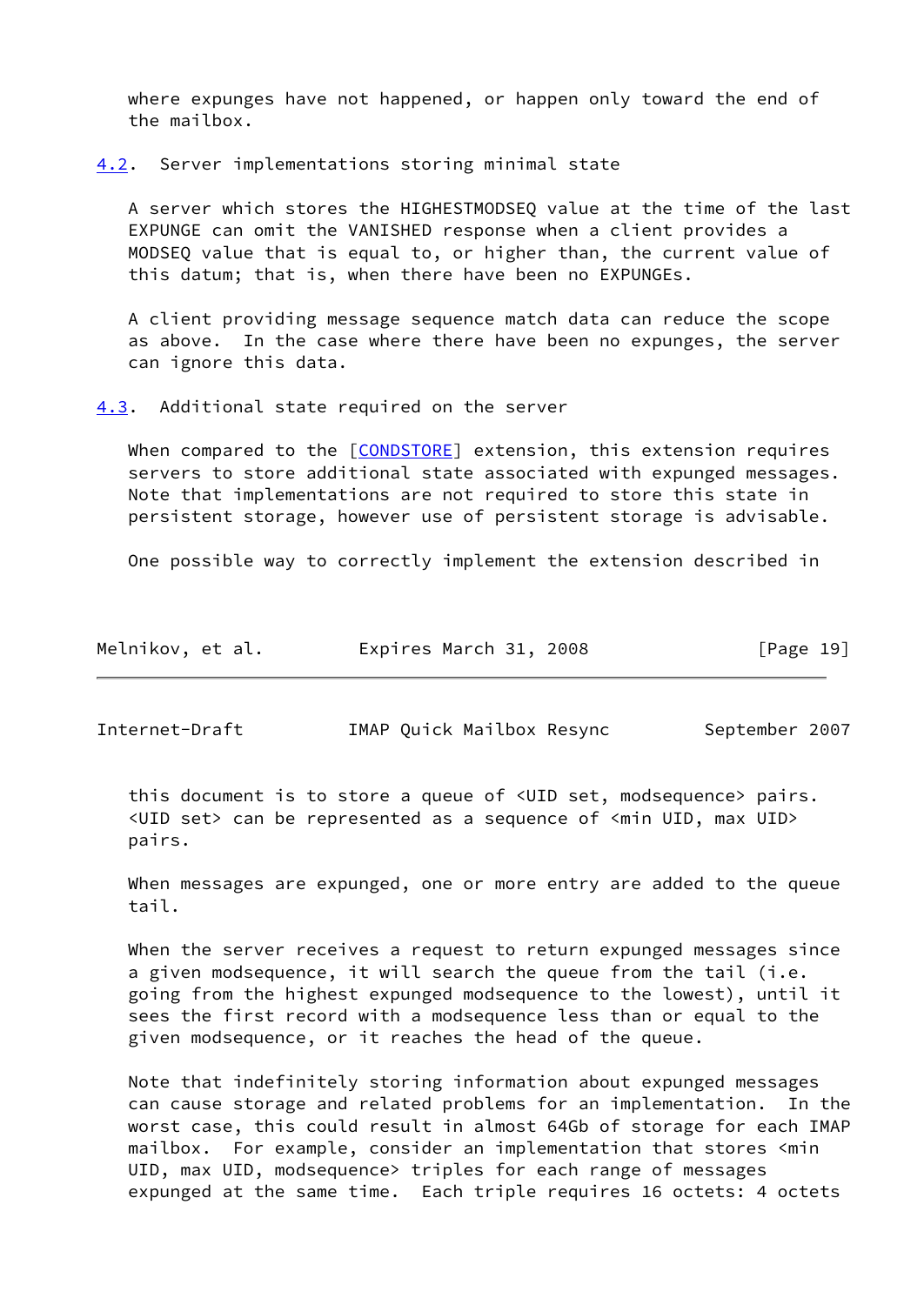for each of the two UIDs, and 8 octets for the modsequence. Assume a mailbox containing a single message with a UID of 2\*\*32-1 (the maximum possible UID value), where messages had previously existed with UIDs starting at 1, and have been expunged one at a time. For this mailbox alone, storage is required for the triples  $\langle 1, 1, 1 \rangle$ modseq1>, <2, 2, modseq2>, ..., <2\*\*32-2, 2\*\*32-2, modseq4294967294>.

 Hence, implementations are encouraged to adopt strategies to protect against such storage problems, such as limiting the size of the queue used to store modsequences for expunged messages and "expiring" older records when this limit is reached. When the selected implementation-specific queue limit is reached, the oldest record(s) are deleted from the queue (Note that such records are located at the queue head). For all such "expired" records the server needs to store a single modsequence, which is the highest modsequence for all "expired" expunged messages.

 Note that if the client provides the message sequence match data, this can heavily reduce the data cost of sending a complete set of missing UIDs, thus reducing the problems for clients if a server is unable to persist much of this queue. If the queue contains data back to the requested modsequence, this data can be ignored.

 Also note that if the UIDVALIDITY of the mailbox changes or if the mailbox is deleted, then any state associated with expunged messages MUST be deleted as well.

| Melnikov, et al. | Expires March 31, 2008 | [Page 20] |
|------------------|------------------------|-----------|
|                  |                        |           |

<span id="page-22-1"></span>Internet-Draft IMAP Quick Mailbox Resync September 2007

<span id="page-22-0"></span>[5](#page-22-0). Updated synchronization sequence

 This section updates the description of optimized synchronization in section 6.1 of the [[IMAP-DISC\]](#page-28-4).

 An advanced disconnected mail client should use the X-DRAFT-W05- QRESYNC [[anchor18: RFC editor: change before publication]] and [\[CONDSTORE](#page-27-4)] extensions when they are supported by the server. The client uses the value from the HIGHESTMODSEQ OK response code received on mailbox opening to determine if it needs to resynchronize. Once the synchronization is complete it MUST cache the received value (unless the mailbox UIDVALIDITY value has changed;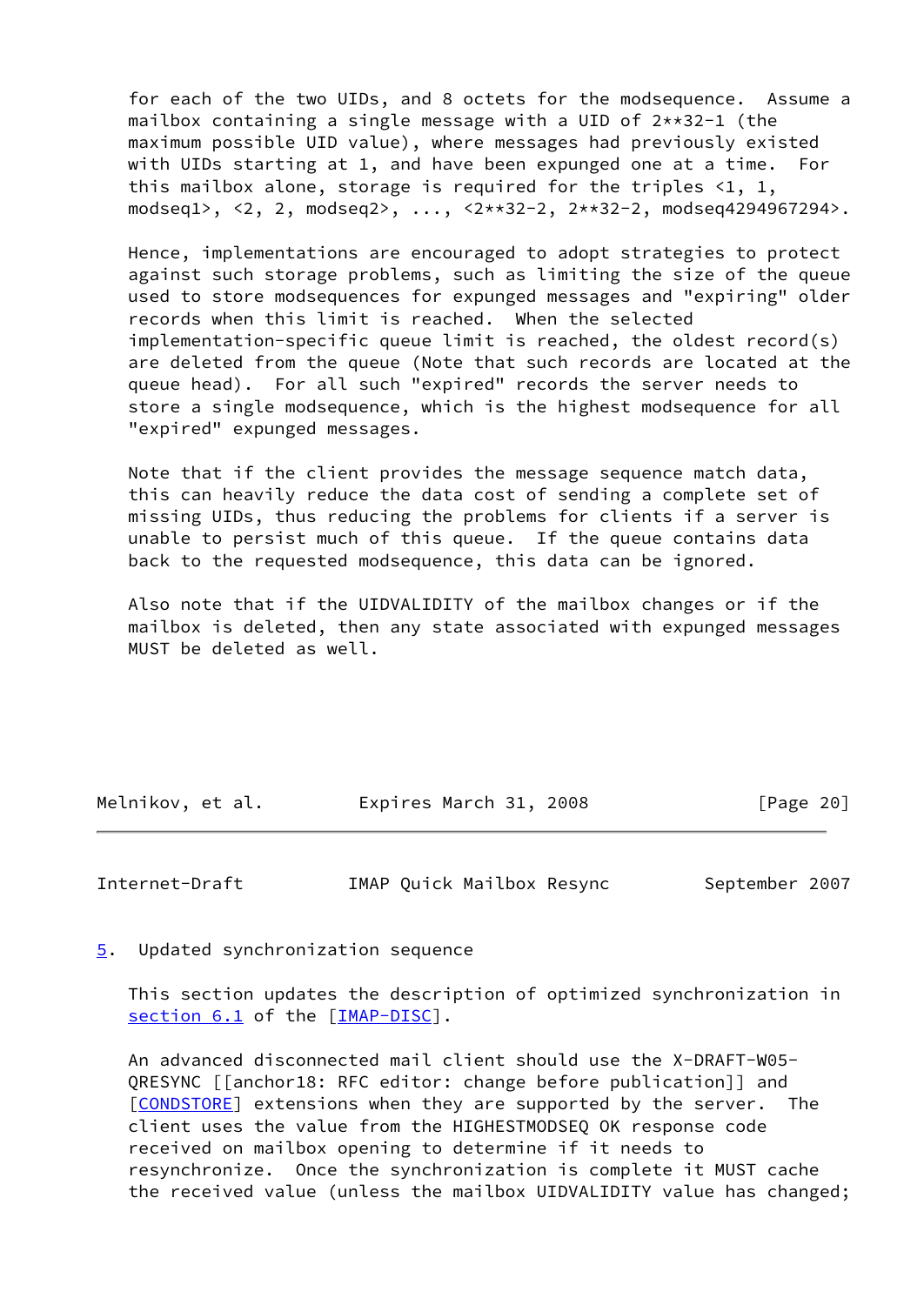See below). The client MUST update its copy of the HIGHESTMODSEQ value whenever the server sends a subsequent HIGHESTMODSEQ OK response code.

 The client MUST also take note of any MODSEQ FETCH data items received from the server. Whenever the client receives a tagged response to a command, it calculates the highest value among all MODSEQ FETCH data items received since the last tagged response. If this value is bigger than the client's copy of the HIGHESTMODSEQ value, then the client MUST use this value as its new HIGHESTMODSEQ value.

 Note: it is not safe to update the client's copy of the HIGHESTMODSEQ value with a MODSEQ FETCH data item value as soon as it is received, because servers are not required to send MODSEQ FETCH data items in increasing modseqence order. This can lead to the client missing some changes in case of connectivity loss.

 When opening the mailbox for synchronization the client uses the QRESYNC parameter to the SELECT/EXAMINE command. The QRESYNC parameter is followed by the UIDVALIDITY and mailbox HIGHESTMODSEQ values, as known to the client. It can be optionally followed by the set of UIDs, for example if the client is only interested in partial synchronization of the mailbox. The client may also transmit a list containing its knowledge of message numbers.

 If the SELECT/EXAMINE command is successful, the client compares UIDVALIDITY as described in step  $d(1)$  in [section 3](#page-6-0) of the [\[IMAP-DISC](#page-28-4)]. If the cached UIDVALIDITY value matches the one returned by the server and the server also returns the HIGHESTMODSEQ response code, then the server reports expunged messages and returns flag changes for all messages specified by the client in the UID set parameter (or for all messages in the mailbox, if the client omitted the UID set parameter). At this point the client is synchronized, except for maybe the new messages.

| Melnikov, et al. | Expires March 31, 2008 | [Page 21] |
|------------------|------------------------|-----------|
|------------------|------------------------|-----------|

Internet-Draft IMAP Quick Mailbox Resync September 2007

 If upon a successful SELECT/EXAMINE (QRESYNC) command the client receives a NOMODSEQ OK untagged response (instead of the HIGHESTMODSEQ response code), it MUST remove the last known HIGHESTMODSEQ value from its cache and follow the more general instructions in [section 3](#page-6-0) of the [\[IMAP-DISC\]](#page-28-4).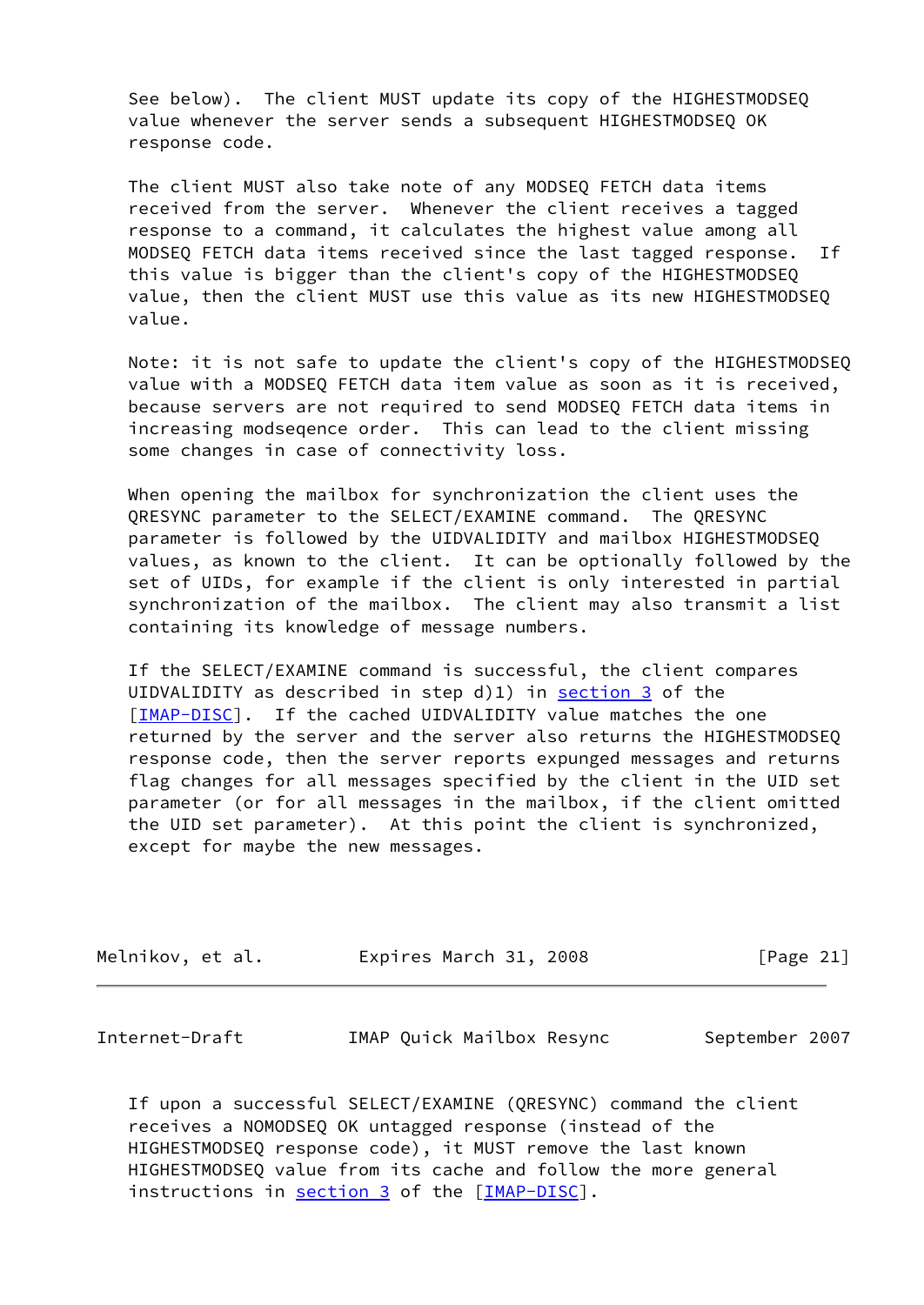At this point the client is in sync with the server regarding old messages. This client can now fetch information about new messages (if requested by the user).

Step d) ("Server-to-client synchronization") in [section 4](#page-20-1) of the [\[IMAP-DISC](#page-28-4)] in the presence of the X-DRAFT-W05-QRESYNC & CONDSTORE extensions is amended as follows:

 d) "Server-to-client synchronization" -- for each mailbox that requires synchronization, do the following:

- 1a) Check the mailbox UIDVALIDITY (see [section 4.1](#page-20-3) of the [\[IMAP-DISC](#page-28-4)] for more details) after issuing SELECT/ EXAMINE (QRESYNC) command. If the UIDVALIDITY value returned by the server differs, the client MUST
	- \* empty the local cache of that mailbox;
	- \* "forget" the cached HIGHESTMODSEQ value for the mailbox;
	- \* remove any pending "actions" which refer to UIDs in that mailbox. Note, this doesn't affect actions performed on client generated fake UIDs (see [section 5](#page-22-0) of the [\[IMAP-DISC](#page-28-4)]);
	- \* skip steps 1b and 2-II;
- 2) Fetch the current "descriptors";
- I) Discover new messages.
- 3) Fetch the bodies of any "interesting" messages that the client doesn't already have.
- Example: The UIDVALIDITY value is the same, but the HIGHESTMODSEQ value has changed on the server while the client was offline:

<span id="page-24-0"></span>

| Melnikov, et al. | Expires March 31, 2008 | [Page 22] |
|------------------|------------------------|-----------|
|                  |                        |           |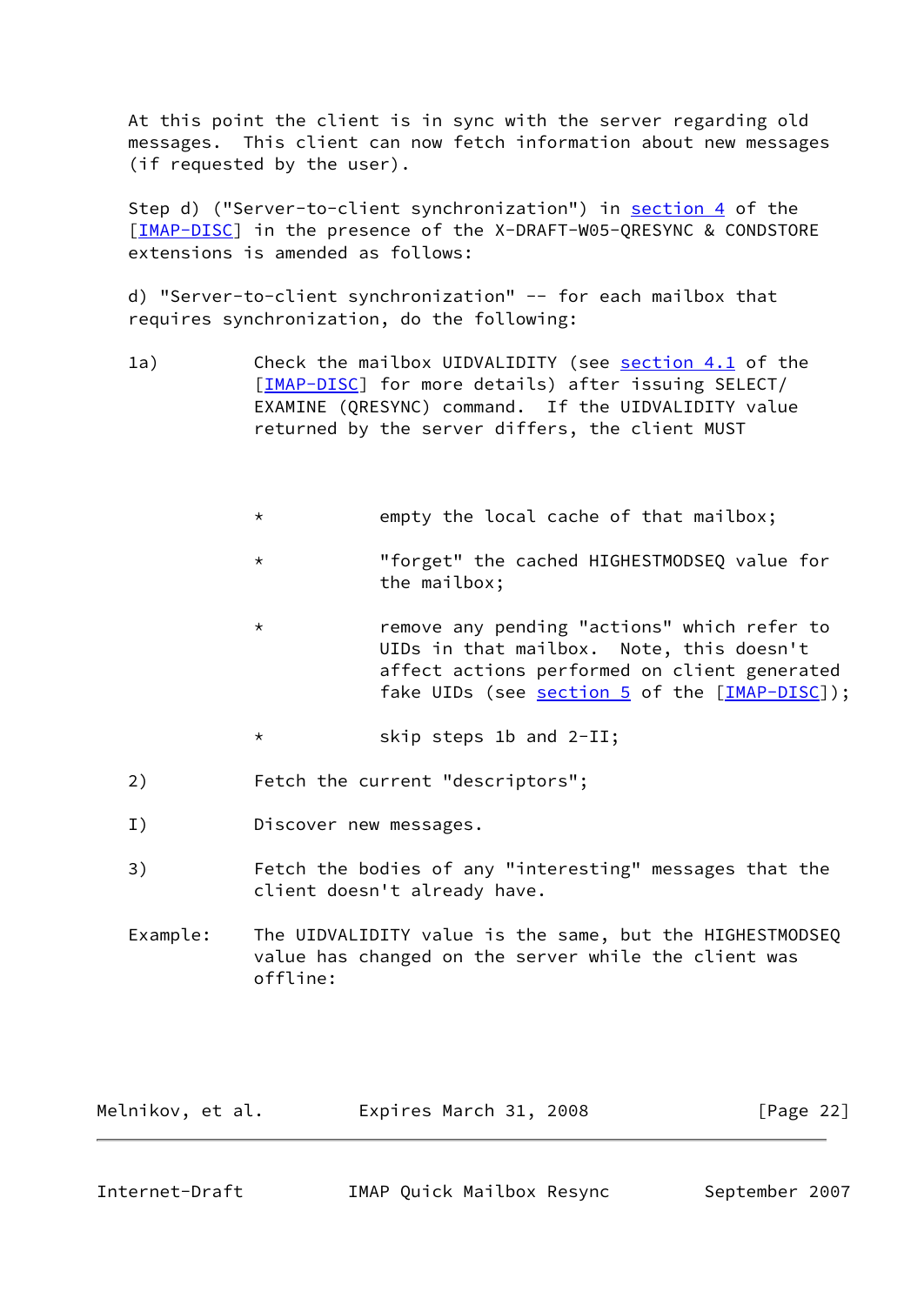C: A142 SELECT INBOX (QRESYNC (3857529045 20010715194032001 1:198))  $S: * 172$  EXISTS S: \* 1 RECENT S: \* OK [UNSEEN 12] Message 12 is first unseen S: \* OK [UIDVALIDITY 3857529045] UIDs valid S: \* OK [UIDNEXT 201] Predicted next UID S: \* FLAGS (\Answered \Flagged \Deleted \Seen \Draft) S: \* OK [PERMANENTFLAGS (\Deleted \Seen \\*)] Limited S: \* OK [HIGHESTMODSEQ 20010715194045007] S: \* VANISHED (EARLIER) 1:5,7:8,10:15 S: \* 2 FETCH (UID 6 MODSEQ (20010715205008000) FLAGS (\Deleted)) S: \* 5 FETCH (UID 9 MODSEQ (20010715195517000) FLAGS (\$NoJunk \$AutoJunk \$MDNSent)) ... S: A142 OK [READ-WRITE] SELECT completed

### <span id="page-25-0"></span>[6](#page-25-0). Formal Syntax

 The following syntax specification uses the Augmented Backus-Naur Form (ABNF) notation as specified in [\[ABNF](#page-27-6)].

 Non-terminals referenced but not defined below are as defined by [\[RFC3501](https://datatracker.ietf.org/doc/pdf/rfc3501)], [[CONDSTORE\]](#page-27-4) or [[IMAPABNF\]](#page-12-2).

 Except as noted otherwise, all alphabetic characters are case insensitive. The use of upper or lower case characters to define token strings is for editorial clarity only. Implementations MUST accept these strings in a case-insensitive fashion.

| capability     | $=$ / "X-DRAFT-W05-QRESYNC"<br>;; [[Note to RFC Editor: change before<br>$;\;$ publication]]                                                                                     |
|----------------|----------------------------------------------------------------------------------------------------------------------------------------------------------------------------------|
| select-param   | = "QRESYNC" SP "(" uidvalidity SP<br>mod-sequence-value [SP known-uids]<br>[SP seq-match-data] ")"<br>:; conforms to the generic select-param<br>;; syntax defined in [IMAPABNE] |
| seq-match-data | = "(" known-sequence-set SP known-uid-set ")"                                                                                                                                    |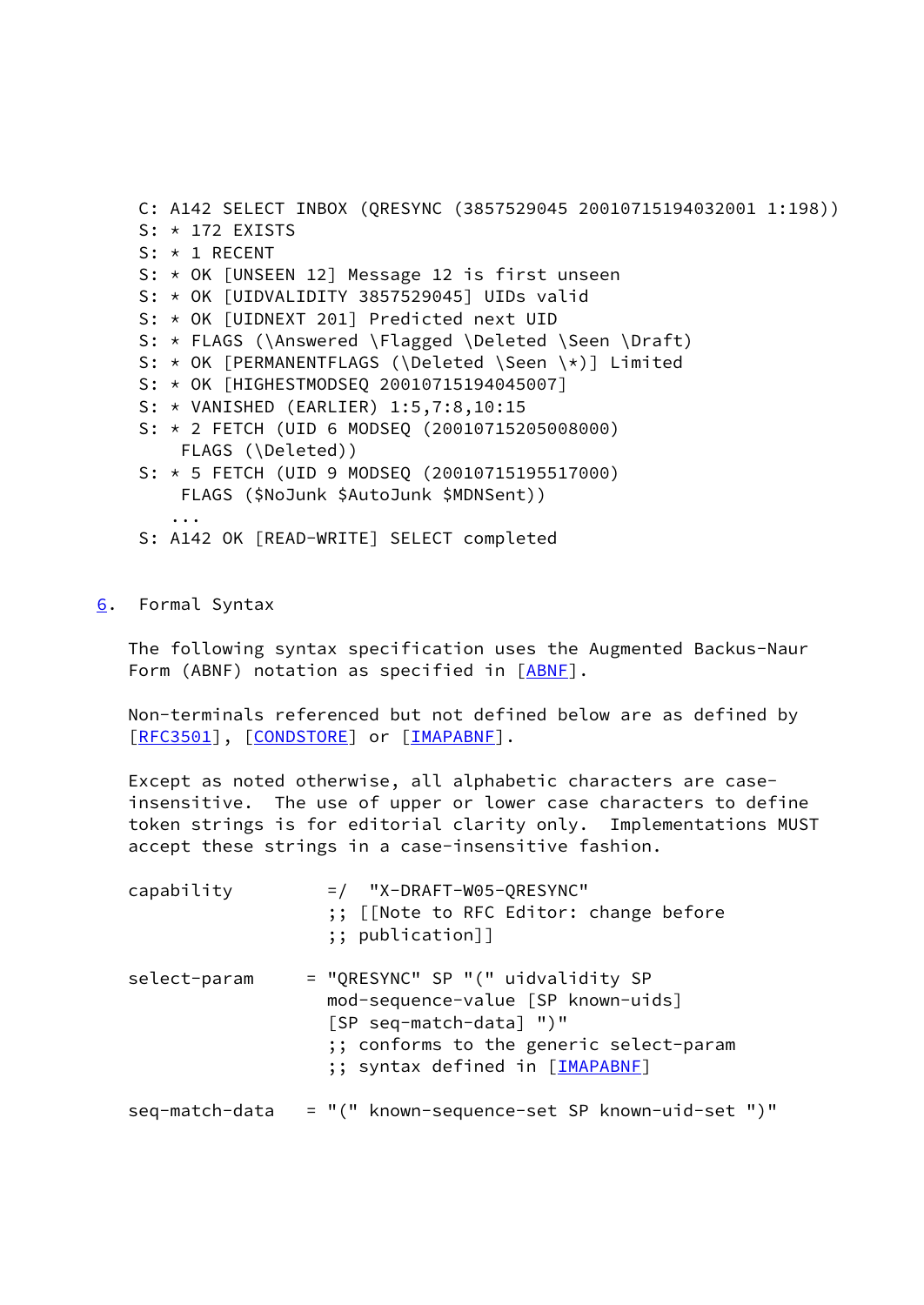<span id="page-26-1"></span>

| Internet-Draft                    | IMAP Quick Mailbox Resync                                                                                                                                  | September 2007 |
|-----------------------------------|------------------------------------------------------------------------------------------------------------------------------------------------------------|----------------|
| $uidvalidity = nz-number$         |                                                                                                                                                            |                |
| known-uids                        | = sequence-set<br>;; sequence of UIDs, "*" is not allowed                                                                                                  |                |
| known-sequence-set = sequence-set | ;; set of message numbers corresponding to<br>;; the UIDs in known-uid-set, in ascending order.<br>$;; *$ is not allowed.                                  |                |
| known-uid-set                     | = sequence-set<br>;; set of UIDs corresponding to the messages in<br>;; known-sequence-set, in ascending order.<br>$;; *$ is not allowed.                  |                |
| message-data                      | $=$ / expunged-resp                                                                                                                                        |                |
| expunged-resp                     | = "VANISHED" [SP "(EARLIER)"] SP known-uids                                                                                                                |                |
| rexpunges-fetch-mod = "VANISHED"  | ;; VANISHED UID FETCH modifier conforms<br>;; to the fetch-modifier syntax<br>;; defined in [IMAPABNE]. It is only<br>;; allowed in the UID FETCH command. |                |
| resp-text-code                    | $=$ / "CLOSED"                                                                                                                                             |                |

<span id="page-26-0"></span>[7](#page-26-0). Security Considerations

 As always, it is important to thoroughly test clients and servers implementing this extension, as it changes how the server reports expunged messages to the client.

Security considerations relevant to [\[CONDSTORE](#page-27-4)] are relevant to this extension.

 This document doesn't raise any new security concerns not already raised by [[CONDSTORE\]](#page-27-4) or [\[RFC3501](https://datatracker.ietf.org/doc/pdf/rfc3501)].

<span id="page-26-2"></span>[8](#page-26-2). IANA Considerations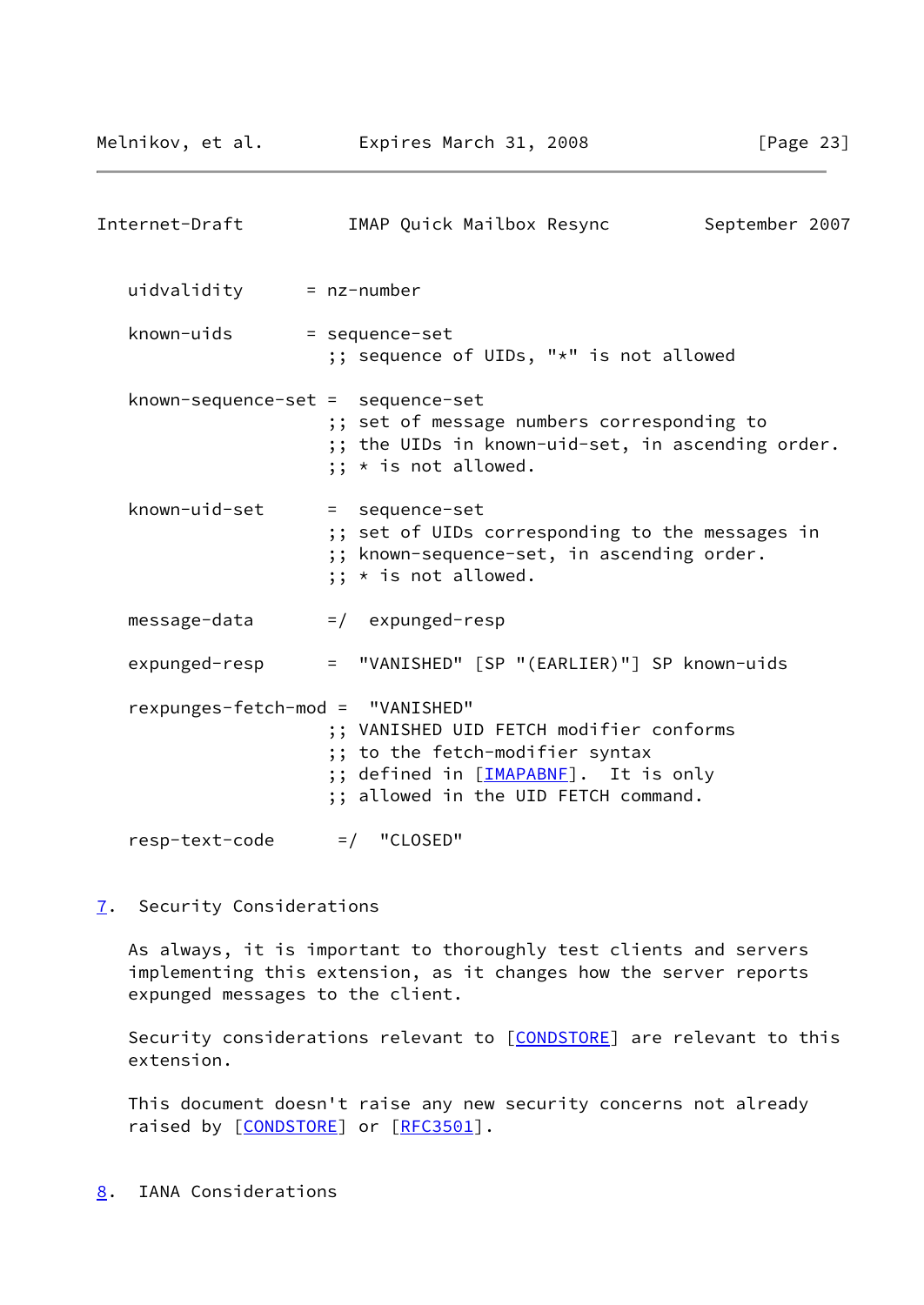IMAP4 capabilities are registered by publishing a standards track or IESG approved experimental RFC. The registry is currently located at:

<http://www.iana.org/assignments/imap4-capabilities>

| Melnikov, et al. | Expires March 31, 2008 | [Page 24] |  |
|------------------|------------------------|-----------|--|
|                  |                        |           |  |

<span id="page-27-1"></span>Internet-Draft IMAP Quick Mailbox Resync September 2007

 This document defines the X-DRAFT-W05-QRESYNC [[anchor22: The final capability name will be chosen during AUTH48]] IMAP capability. IANA is requested to add this capability to the registry.

<span id="page-27-0"></span>[9](#page-27-0). Acknowledgments

 Thanks to Steve Hole, Cyrus Daboo and Michael Wener for encouraging creation of this document.

 Valuable comments, both in agreement and in dissent, were received from Timo Sirainen, Michael Wener, Randall Gellens, Arnt Gulbrandsen, Chris Newman, Peter Coates, Mark Crispin, Elwyn Davies, Dan Karp and Mike Zraly.

This document takes substantial text from [[RFC3501](https://datatracker.ietf.org/doc/pdf/rfc3501)] by Mark Crispin.

<span id="page-27-2"></span>[10.](#page-27-2) References

<span id="page-27-3"></span>[10.1](#page-27-3). Normative References

<span id="page-27-6"></span> [ABNF] Crocker, D., Ed. and P. Overell, Ed., "Augmented BNF for Syntax Specifications: ABNF", [RFC 4234](https://datatracker.ietf.org/doc/pdf/rfc4234), October 2005.

<span id="page-27-4"></span>[CONDSTORE]

 Melnikov, A. and S. Hole, "IMAP Extension for Conditional STORE Operation or Quick Flag Changes Resynchronization", [RFC 4551,](https://datatracker.ietf.org/doc/pdf/rfc4551) June 2006.

<span id="page-27-5"></span> [ENABLE] Gulbrandsen, A., "The IMAP ENABLE Extension", [draft-gulbrandsen-imap-enable](https://datatracker.ietf.org/doc/pdf/draft-gulbrandsen-imap-enable) (work in progress), March 2007.

[IMAPABNF]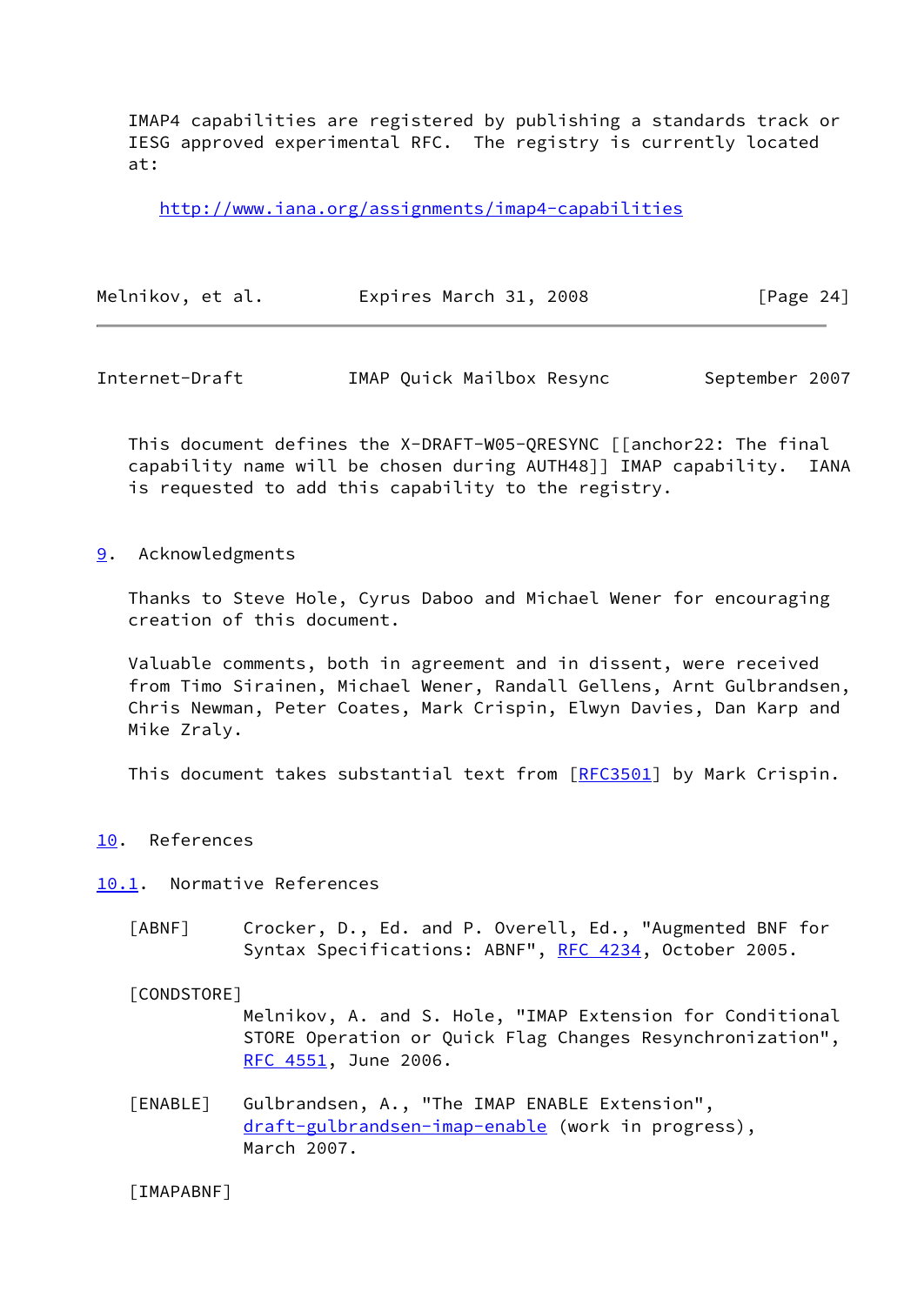Melnikov, A. and C. Daboo, "Collected Extensions to IMAP4 ABNF", [RFC 4466](https://datatracker.ietf.org/doc/pdf/rfc4466), April 2006.

- [RFC2119] Bradner, S., "Key words for use in RFCs to Indicate Requirement Levels", [BCP 14](https://datatracker.ietf.org/doc/pdf/bcp14), [RFC 2119](https://datatracker.ietf.org/doc/pdf/rfc2119), March 1997.
- [RFC3501] Crispin, M., "INTERNET MESSAGE ACCESS PROTOCOL VERSION 4rev1", [RFC 3501,](https://datatracker.ietf.org/doc/pdf/rfc3501) March 2003.
- <span id="page-28-2"></span> [UIDPLUS] Crispin, M., "Internet Message Access Protocol (IMAP) - UIDPLUS extension", [RFC 4315,](https://datatracker.ietf.org/doc/pdf/rfc4315) December 2005.

| Melnikov, et al. | Expires March 31, 2008 | [Page 25] |
|------------------|------------------------|-----------|
|------------------|------------------------|-----------|

<span id="page-28-1"></span>Internet-Draft IMAP Quick Mailbox Resync September 2007

- <span id="page-28-4"></span><span id="page-28-0"></span>[10.2](#page-28-0). Informative References
	- [IMAP-DISC]

 Melnikov, A., "Synchronization Operations For Disconnected Imap4 Clients", [RFC 4549,](https://datatracker.ietf.org/doc/pdf/rfc4549) June 2006.

#### <span id="page-28-3"></span>[UNSELECT]

 Melnikov, A., "Internet Message Access Protocol (IMAP) UNSELECT command", [RFC 3691](https://datatracker.ietf.org/doc/pdf/rfc3691), February 2004.

Authors' Addresses

 Alexey Melnikov Isode Ltd 5 Castle Business Village 36 Station Road Hampton, Middlesex TW12 2BX UK

Email: Alexey.Melnikov@isode.com

 Dave Cridland Isode Ltd 5 Castle Business Village 36 Station Road Hampton, Middlesex TW12 2BX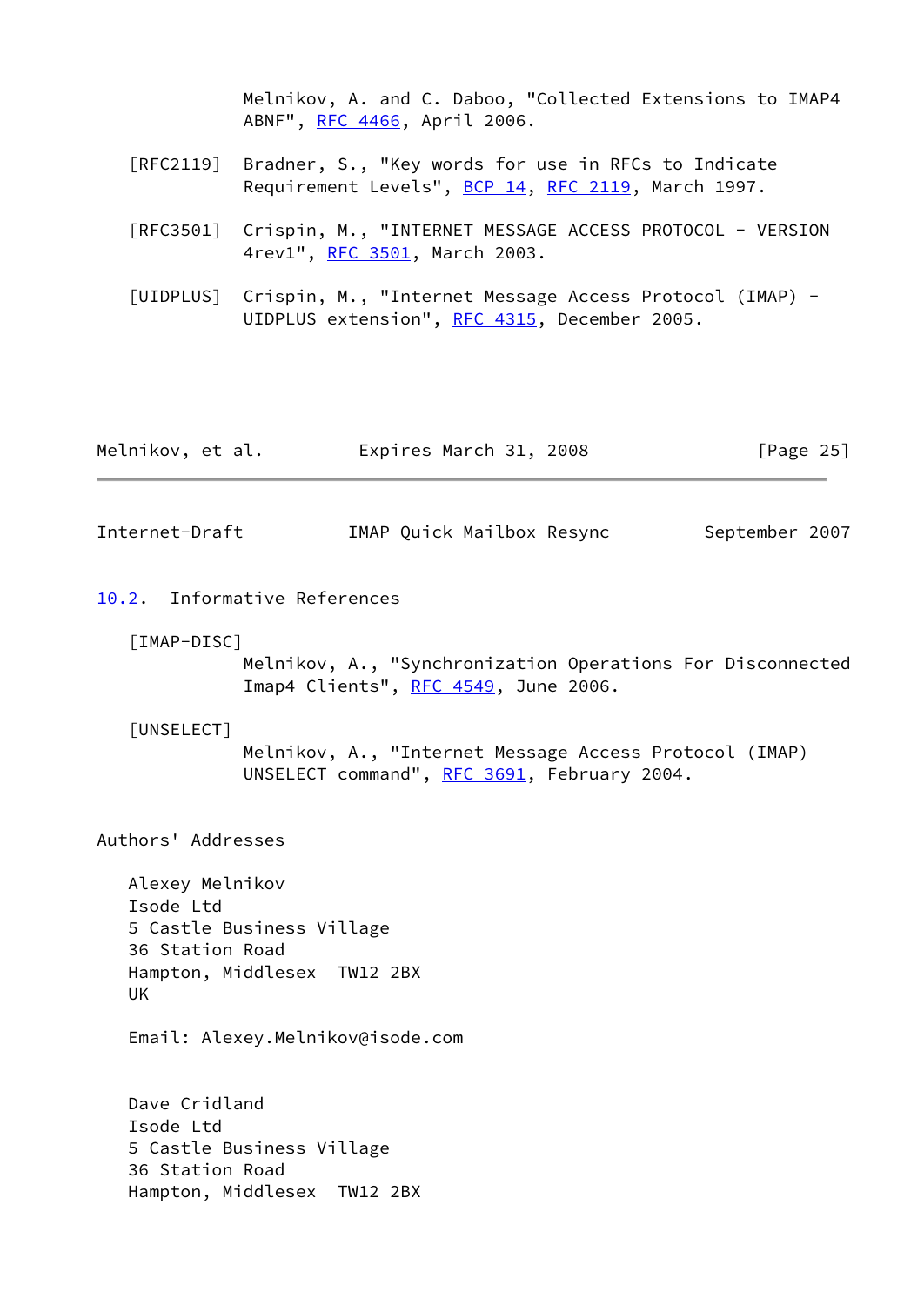Email: dave.cridland@isode.com

 Corby Wilson Nokia 5 Wayside Rd. Burlington, MA 01803 USA

Email: corby@computer.org

Melnikov, et al. Expires March 31, 2008 [Page 26]

<span id="page-29-0"></span>Internet-Draft IMAP Quick Mailbox Resync September 2007

Full Copyright Statement

Copyright (C) The IETF Trust (2007).

 This document is subject to the rights, licenses and restrictions contained in  $BCP$  78, and except as set forth therein, the authors retain all their rights.

 This document and the information contained herein are provided on an "AS IS" basis and THE CONTRIBUTOR, THE ORGANIZATION HE/SHE REPRESENTS OR IS SPONSORED BY (IF ANY), THE INTERNET SOCIETY, THE IETF TRUST AND THE INTERNET ENGINEERING TASK FORCE DISCLAIM ALL WARRANTIES, EXPRESS OR IMPLIED, INCLUDING BUT NOT LIMITED TO ANY WARRANTY THAT THE USE OF THE INFORMATION HEREIN WILL NOT INFRINGE ANY RIGHTS OR ANY IMPLIED WARRANTIES OF MERCHANTABILITY OR FITNESS FOR A PARTICULAR PURPOSE.

Intellectual Property

 The IETF takes no position regarding the validity or scope of any Intellectual Property Rights or other rights that might be claimed to

UK